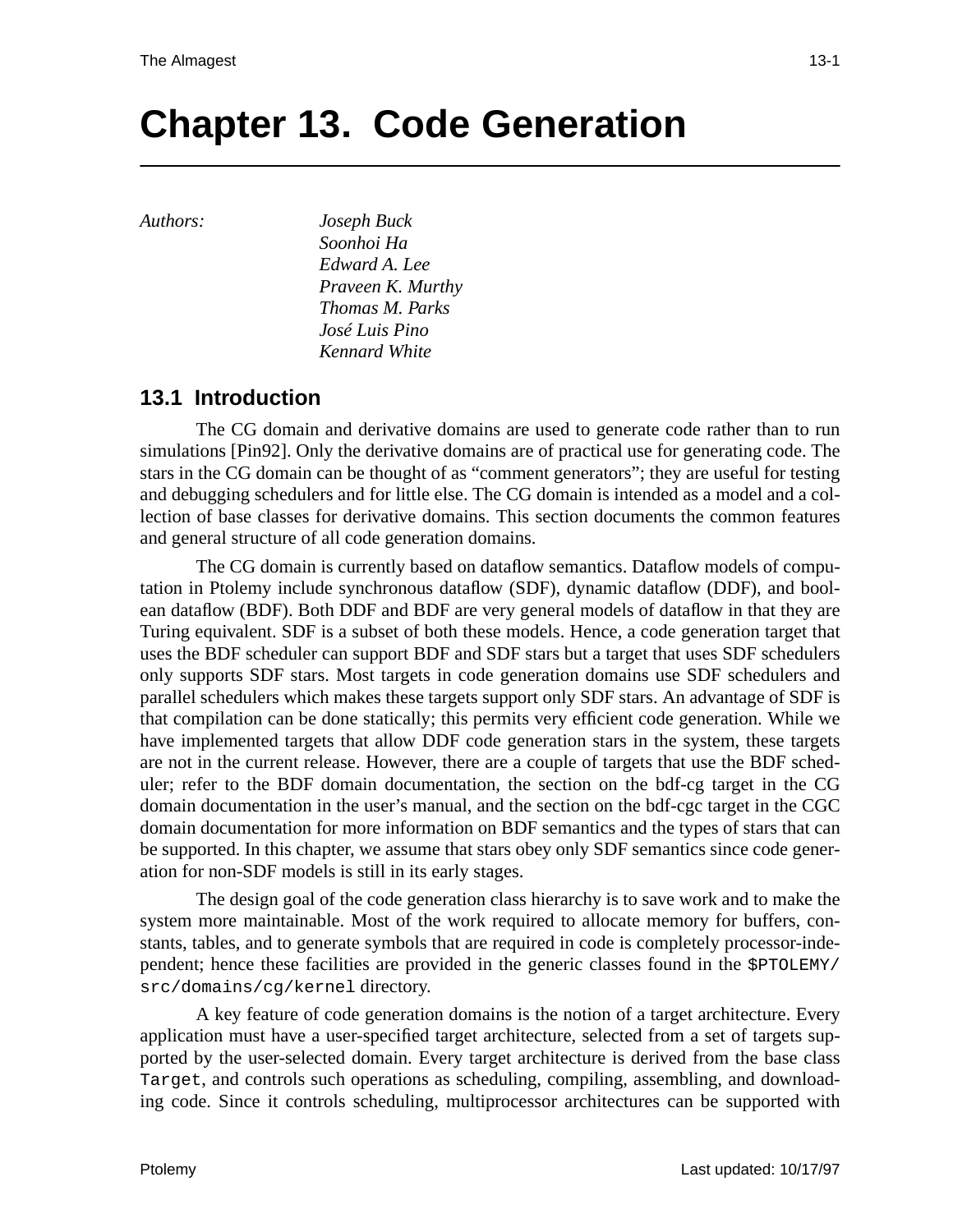automated task partitioning and synchronization.

In the following sections, we will introduce the methods and data structures needed to write new code generation stars and targets. However, we will not document what is needed to write a new code generation domain; that discussion can be found in chapter 17. We will first introduce what is needed to write a new code generation star, introducing the concepts of *code blocks*, *code streams* and *code block macros*. Next we will describe the various methods which will generally use the addCode method to piece together the code blocks into the code streams. We will then go into what is required to write single-processor and multiple-processor targets. Finally we will document the various schedulers available in the code generation domains.

## **13.2 Writing Code Generation Stars**

Code generation stars are very similar to the  $C_{++}$  simulation stars. The main difference is that the initialization (setup()), run time  $(g_0()$ , and termination (wrapup()) methods generate code to be compiled and executed later. Additionally, code generation stars have two more methods called initCode()and execTime().

The setup() method is called before the schedule is generated and before any memory is allocated. In this method, we usually initialize local variables or states. Note that the setup method of a star may be called multiple times. This means that the user should be careful so that the behavior of the star does not change even though setup method is called multiple times. The initCode() method of a star is called after the static schedule has been generated and before the schedule is fired. This method is used to generate the code outside of the main loop such as initialization code and procedure declaration code. To generate start-up code, use the initCode method, NOT the setup method, since setup is called before scheduling and memory allocation. The main use of the setup method, as in SDF, is to tell the scheduler if more than one sample is to be accessed from a porthole with the setSDFParams call.

The  $qo()$  function is used to generate the main loop code for the star. Finally, the wrapup() function is used to generate the code after the main loop.

The execTime() method returns an integer specifying the time needed to execute the main loop code of a code generation star in processor cycles or instruction steps. These numbers are used by the parallel schedulers. In the assembly code generation domains, the integer returned is the main loop code execution time in DSP instruction cycles. The better the exec-Time() estimates are for each star, the more efficient the parallel schedule becomes.

If a star is invoked more than once during an iteration period, the precedence relation between stars should be known to the parallel scheduler. If there is no precedence relation between invocations, the parallel scheduler will try to parallelize them. By default, there is a precedence relation between invocations for any star (this is equivalent to having a self-loop). To assert that there is no such self-loop for a star, we have to call the noInternalState() method in the constructor:

```
constructor {
     noInternalState();
}
```
It is strongly recommended that the star designer determine whether the star is parallelizable or not, and call noInternalState() if it is.

Ī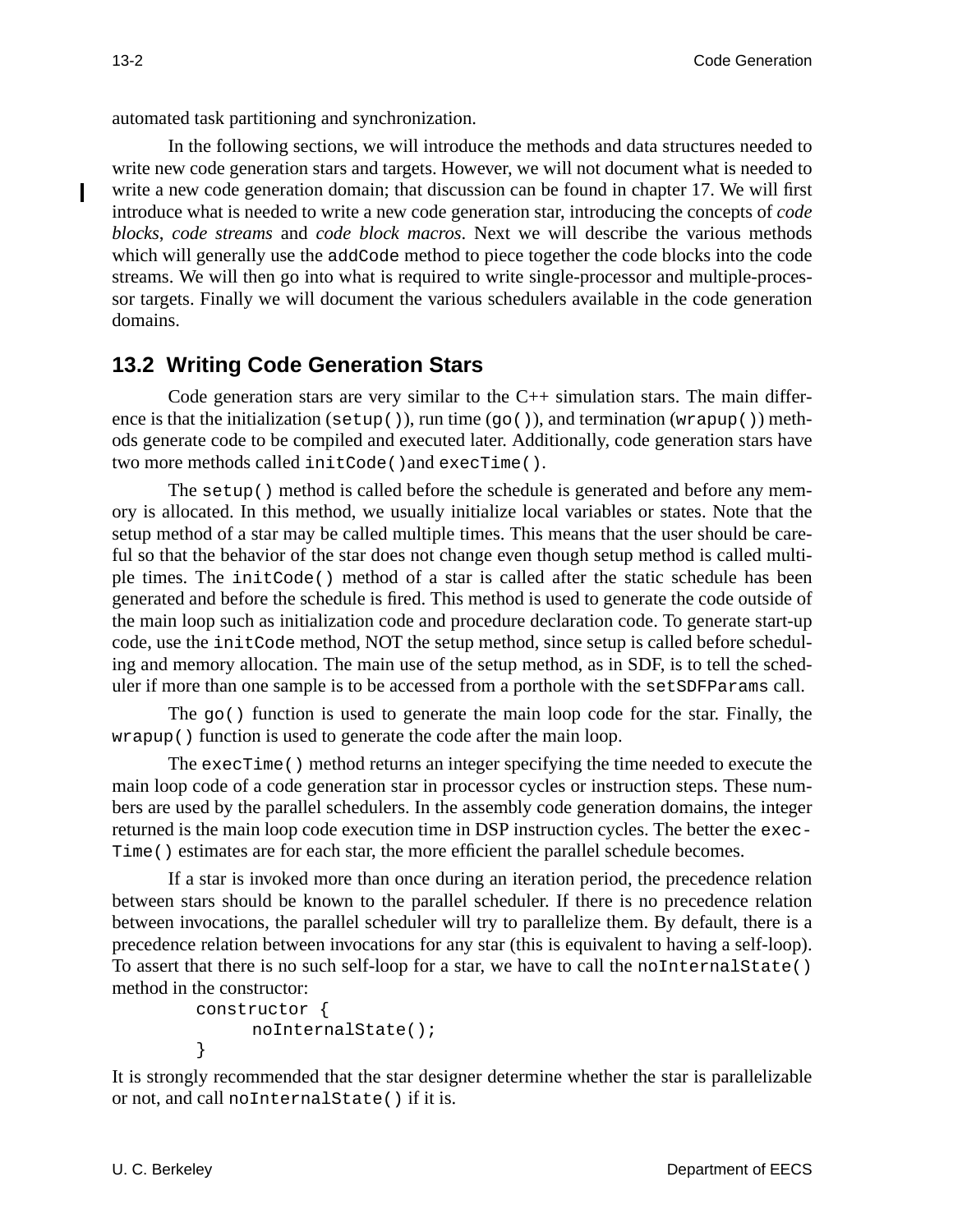The CGStar class is the base class for all code generation stars, such as high level language code generation stars and assembly language code generation stars. In this section, we will explain the common features that the CGStar class provides for all derivative code generation stars.

As a simple example to see how code generation stars are written, let's write an adder star for the C code generation domain. The defstar is almost the same as for a simulation star:

```
defstar {
     name {Add}
     domain {CGC}
     desc { Output the sum of the inputs, as a floating
value.}
     author { J. Pino }
     input {
           name {input1}
           type {float}
      }
      input {
           name {input2}
           type {float}
      }
     output {
           name {output}
           type {float}
      }
      ...
```
## **13.2.1 Codeblocks**

Next we have to define the C code which will be used to generate the run-time code. For this we use a codeblock. A codeblock is a pseudo-language specification of a code segment. By pseudo-language we mean that the block of code is written in the target language with interspersed macros. Macros will be explained in the following section.

Codeblocks are implemented as protected static class members (e.g. there is one instance of a codeblock for the entire class). Since they are protected, codeblocks from one star class can be used from a derived star. The codeblock directive defines a block of code with an associated identifying name ("addCB" in this case).

```
codeblock (addCB) {
/* output = input1 + input2 */$ref(out) = $ref(input) + $ref(input2);}
```
Special care should be given to codeblock specification. Within each line, spaces, tabs, and new line characters are important because they are preserved. For this reason, the brackets "{ }" should not be on the same lines with the code. Had addCB been defined as follows:

```
codeblock (addCB) \{ /* output = input1 + input2 */
$ref(output) = $ref(input1) + $ref(input2); }
```
the line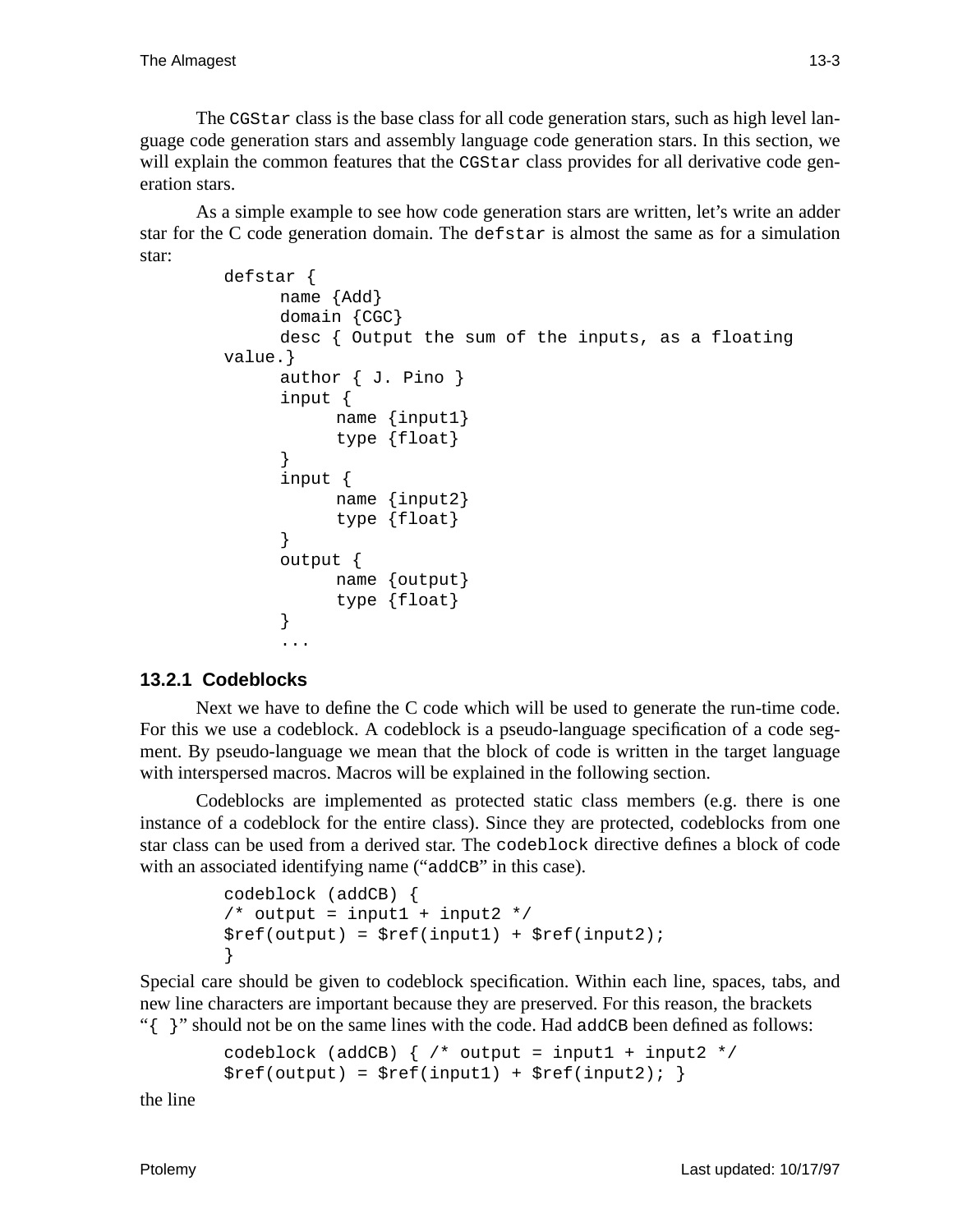```
ref(out) = $ref(input1) + $ref(input2);
```
would be lost! This is because anything preceding the closing "}" on the same line is discarded by the preprocessor (ptlang). Secondly, the spaces and tabs between the opening "{" and the first non-space character will be ignored.

The first definition of the addCB codeblock is translated by ptlang into a definition of a static public member in the .h file:

```
class CGCAdd : public CGCStar
{
...
static CodeBlock addCB;
...
}
```
An associated constructor call will be generated in the .cc file:

```
CodeBlock CGCAdd :: addCB (
" /* output = input1 + input2 */\n"
" $ref(output) = $ref(input1) + $ref(input2)i\n);
```
The argument is a single string, divided into lines for convenience. The following will complete our definition of the add star:

```
go {
      addCode(addCB);
}
```
Notice that the code is added in the go method, thus implying that the code is generated in the main loop.

The

```
addCode(code, stream name, <unique name>)
```
method of a CG star provides an interface to all the code streams (stream name and uniquename arguments are optional). This method defaults to adding code into the myCode stream (codestreams are explained later on). If a stream name is specified, addCode looks up the stream using the getStream(stream-name) method and then adds the code into that stream. Furthermore, if a unique name is provided for the code, the code will only be added if no other code has previously been added with the given unique name. The method addCode will return TRUE if the code-string has been added to the stream and otherwise will return FALSE.

The star just defined is a very simple star. Typical code generation stars will define many codeblocks. Conditional code generation is easily accomplished, as is done in the following example:

```
go {
     if (parameter == YES)
           addCode(yesblock);
     else
           addCode(noblock);
```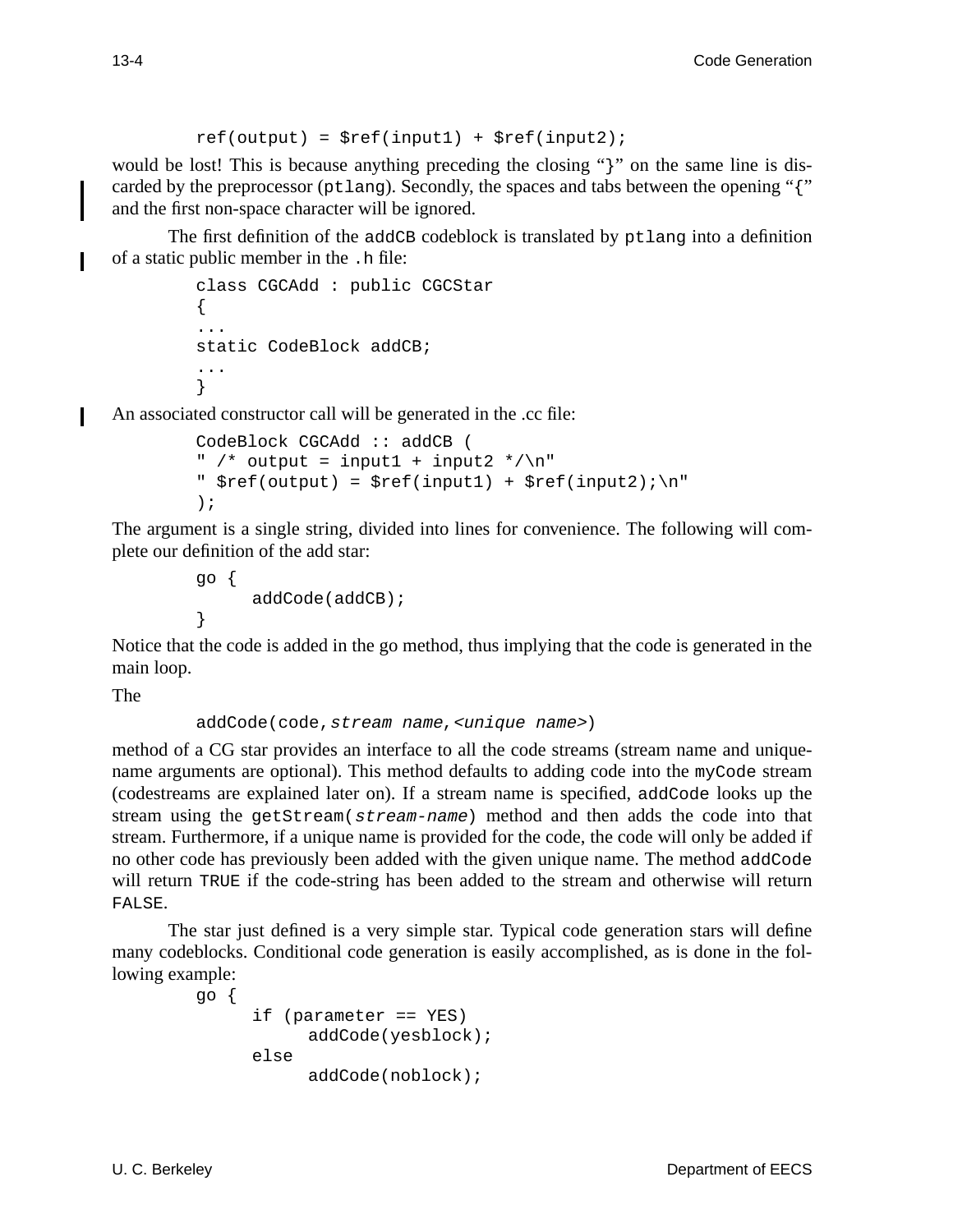}

So far, we have used the addCode() method to generate the code inside the main loop body. In the assembly language domains, addCode can be called in the initCode and wrapup methods, to place code before or after the main loop respectively. In all of the code generation domains, we can use the addProcedure() method to generate declarations outside of the main body. Refer to "Code streams" on page 13-16 for documentation on the addCode and addProcedure methods.

The next section describes the extended codeblock support. The previous discussion of simple codeblocks is still correct and supported by ptlang; the extensions below are upward compatible. These extensions are experimental. They may change in future version of Ptolemy, and may still contain bugs.

## **13.2.2 Codeblocks with arguments**

Simple codeblocks (as described above) have a name and are implemented as static member strings. Extended codeblocks have a name, optional arguments, and are implemented as non-static functions. They have an escape mechanism so that  $C_{++}$  expressions may be evaluated at run time and inserted into the generated code. However, in order to take advantage of this escape mechanism, a codeblock must be defined and called with arguments, even if those arguments are empty. An example:

```
codeblock(cbLoop,"int N, double x") {
      for (i=0; i < \emptyset N; i++) {
          $ref(output,i) = sin(i*@x);}
}
```
This defines a codeblock named cbLoop with two arguments: N and x. The variable i will appear in the generated code, while the  $C++$  expressions N and x are escaped by  $\omega$  and will be evaluated at code-generation time. When this is called as

```
cbLoop(5, 0.1);
```
the following string will be returned:

```
for (i=0; i < 5; i++) {
    $ref(output,i) = sin(i*0.1);}
```
This might be used within a go() method as:

```
go {
     addCode(cbLoop(5, 0.1));
}
```
The addCode() method will process the \$ref() macro as described elsewhere. More complicated expressions are allowable. In general, the @ clause may be delimited by parentheses "("and ")", and must be operator << printable. The above codeblock could have been equivalently declared as: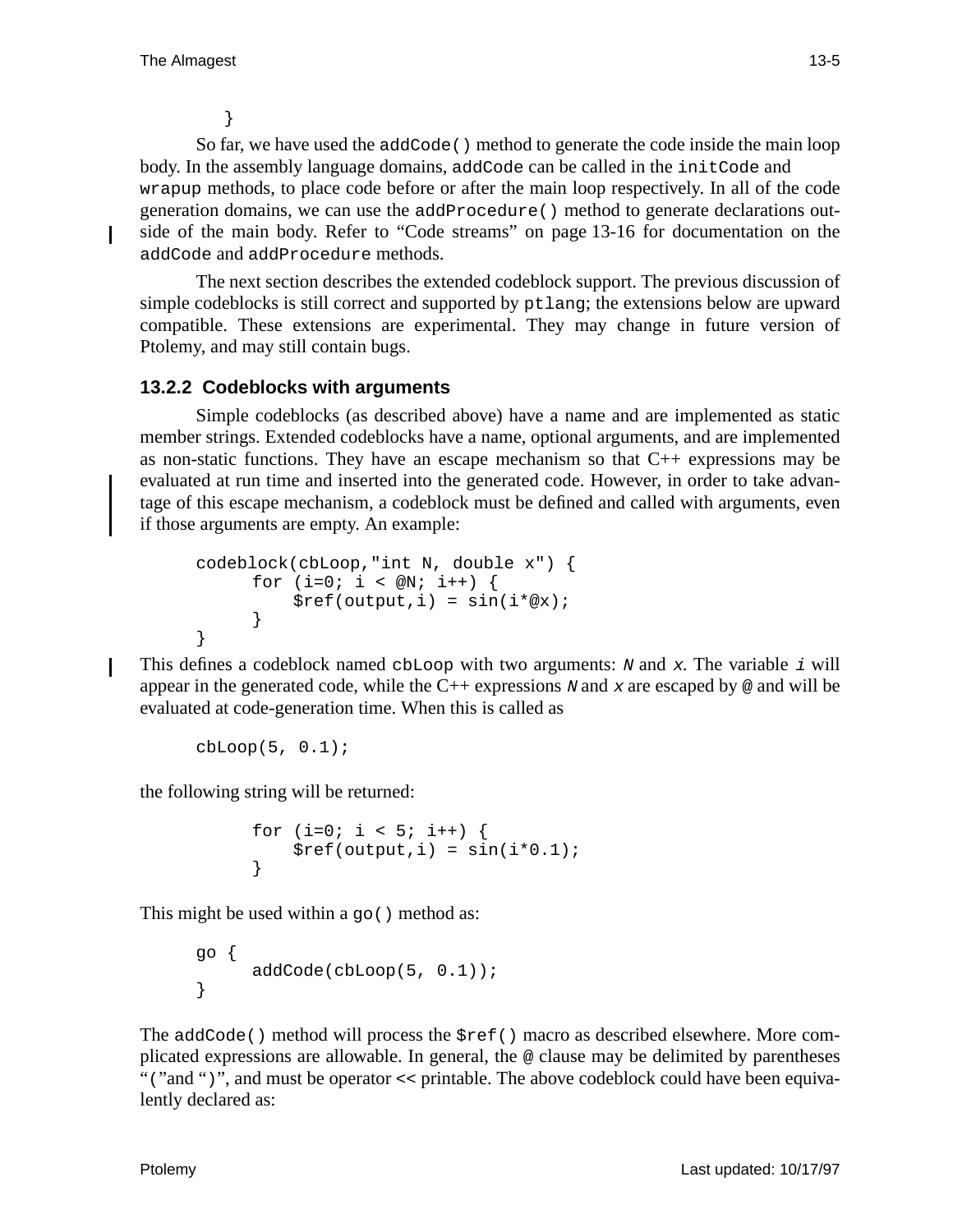```
codeblock(cbLoop,"int N, double x") {
  for (i=0; i < \mathcal{Q}(N); i++) {
      $ref(output,i) = sin(i*@(x));}
```
A more complicated example follows:

```
codeblock(cbLoop2,"char *portname, int N, double x") {
      for (i=0; i < \mathcal{Q}(int(length)); i++)$ref(\text{oportname}, i) = sin(i * @(<b>x</b>/N));}
}
```
In this example, length is a data member of the star (typically a state). When called as:

cbLoop2("ina", 3, 0.2);

it would generate (assuming the value of length is 20):

```
for (i=0; i < 20; i++) {
   $ref(ina,i) = sin(i*0.666666);}
```
In order to trigger the C++ expression processing via @-escapes in codeblocks which would otherwise have no arguments, add in a null argument list as in:

```
codeblock(cbLoop3,"") {
      for (i=0; i < \mathcal{Q}(int(length))); i++)$ref(output,i) = sin(i*0.1);}
}
```
In the example above, the  $\mathcal{Q}(\text{int}(\text{length}))$  will be replaced with the value of the class member length. The above example would be called with an empty argument list as:

```
go {
     addCode(cbLoop3());
}
```
The complete parsing rules are:

```
@@ ==> @ (double "@" goes to single)
@ATSIGN ==> @
\omega { ==> {
@LBRACE ==> { (LBRACE is literal string)
@} ==> }
@RBRACE ==> } (RBRACE is literal string)
\omega \setminus ==> \setminus@BACKSLASH ==> \ (BACKSLASH is literal string)
@id ==> C++ token \{id\} (id is one or more alphanumerics)
@(expr) ==> C++ expr {expr}(expr is arbitrary with balanced
```
}

П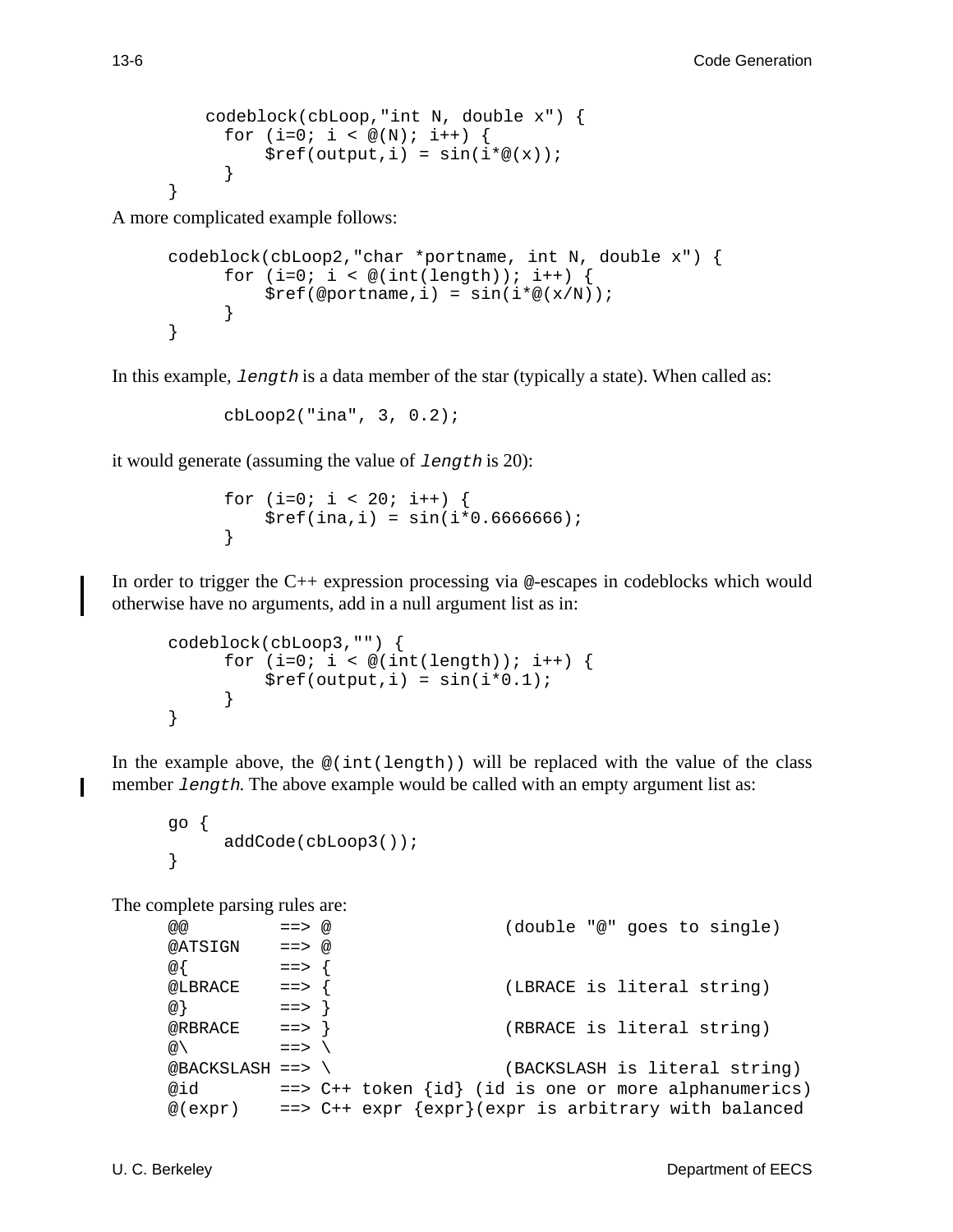```
parens)
@(white_space) ==> nothing
@anything_else is passed through unchanged (including the @)
```
In an extended codeblock, trailing backslashes "\" will omit the following newline in the generated code. This special meaning of trailing " $\Upsilon$ " may be prevented by using " $\mathcal{Q}\Upsilon$ " or "@BACKSLASH".

## **13.2.3 In-line codeblocks**

Code blocks may be specified in the body of a method. Inside the definition of a method (such as  $q_0()$ ), all contiguous blocks of lines with a leading  $\omega$  will be translated into an in-line codeblock (i.e., an addCode() statement). The  $\omega$  escape mechanism for C++ expressions works as described above for codeblocks with arguments. Within @-escaped expressions, in-line codeblocks may reference local method variables as well as member variables.

Leading white-space before a leading @ will be ignored. Note that no override mechanism is provided to prevent the in-line codeblock interpretation. Note also that @ has dual meanings: the first @ on the line introduces in-line codeblock mode, while subsequent @ characters on the same line escape into C++ expressions. For example:

```
go() {
         @CMAM_wait( &$ref(ackFlag), 1);
}
```
is equivalent to:

```
go() {
        addCode("CMAM_wait( &$ref(ackFlag), 1);\n");
}
```
A more complicated example:

```
go {
   @ $ref(out) = \{ int ni = input.numberPorts();
   for (int i = 1; i <= ni; i++) {
     @$ref(input#@i) @(i < ni ? " + " : ";\n") \
     }
}
```
If "input.numberPorts()" returns 3 when the above program is run, the generated code will be:

```
" $ref(output) = $ref(input#1) + $ref(input#2) + $ref(input#3) : \n"
```
Currently, only the pre-defined methods (start, go, exectime etc.) are processed this way; not user-defined methods.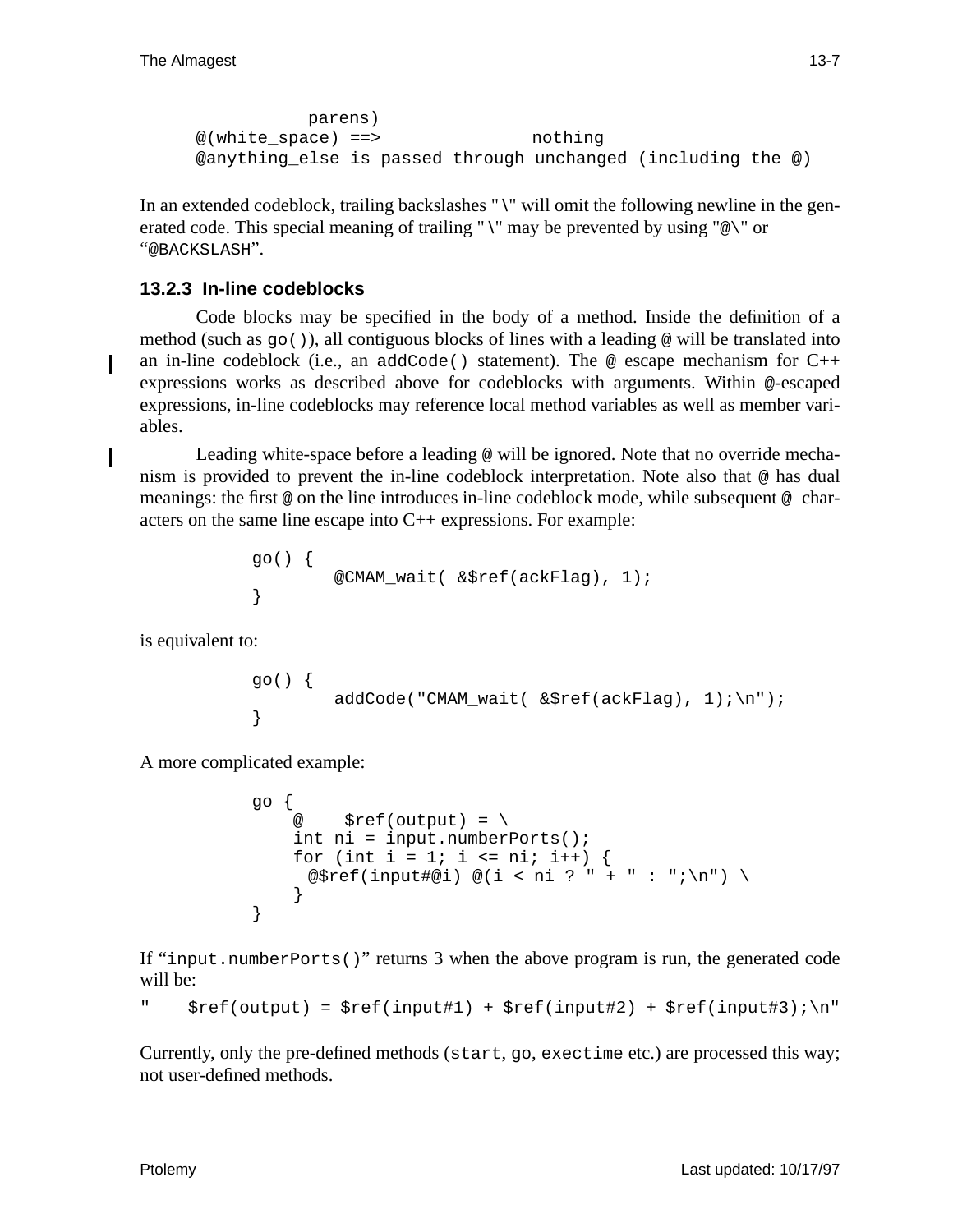#### **13.2.4 Macros**

In code generation stars, the inputs and outputs no longer hold values, but instead correspond to target resources where values will be stored (for example, memory locations/registers in assembler generation, or global variables in C-code generation). A star writer can also define states which can specify the need for global resources.

A code generation star, however, does not have knowledge of the available global resources or the global variables/tables which have already been defined in the generated code. For star writers, a set of macros to access the global resources is provided. The macros are expanded in a language or target specific manner after the target has allocated the resources properly. In this section, we discuss the macros defined in the CGStar class.

```
$ref(name)
```
Returns a reference to a state or a port. If the argument, name, refers to a port, it is functionally equivalent to the name%0 operator in the SDF simulation stars. If a star has a multi-porthole, say *input*, the first real porthole is *input#1*. To access the first porthole, we use \$ref(input#1) or \$ref(input#internal\_state) where internal\_state is the name of a state that has the current value, 1.

#### \$ref(name,offset)

Returns a reference to an array state or a port with an offset that is not negative. For a port, it is functionally equivalent to name & of fset in SDF simulation stars.

#### \$val(state-name)

Returns the current value of the state. If the state is an array state, the macro will return a string of all the elements of the array spaced by the new line character. The advantage of not using \$ref macro in place of \$val is that no additional target resources need to be allocated.

\$size(name)

Returns the size of the state/port argument. The size of a non-array state is one; the size of a array state is the total number of elements in the array. The size of a port is the buffer size allocated to the port. The buffer size is usually larger than the number of tokens consumed or produced through that port.

\$starName()

Returns the instantiated name of the star (without galaxy or universe names)

\$fullName()

Returns the complete name of the star including the galaxies to which it belongs.

#### \$starSymbol(name)

Returns a unique label in the star instance scope. The instance scope is owned by a particular instance of that star in a graph. Furthermore, the scope is alive across all firings of that particular star. For example, two CG stars will have two distinct star instance scopes. As an example, we show some parts of ptlang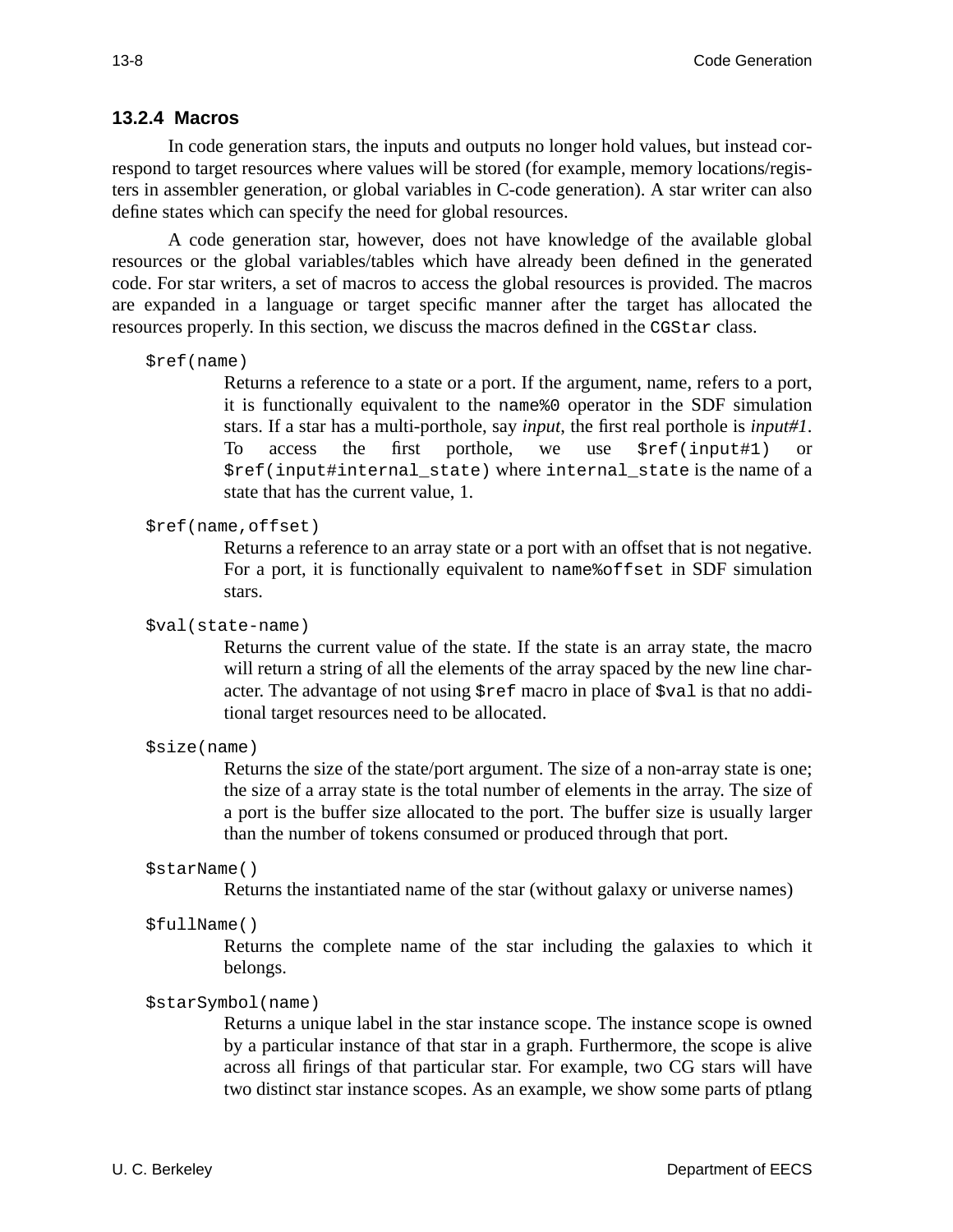```
file of the CGCPrinter star.
initCode {
...
     StringList s;
     s << " FILE* $starSymbol(fp);";
     addDeclaration(s);
     addInclude("<stdio.h>");
     addCode(openfile);
...
}
codeblock (openfile) {
     if(!($starSymbol(fp)=fopen("$val(fileName)","w"))) {
           fprintf(stderr,"ERROR: cannot open output file
for Printer star.\n");
     exit(1);}
}
```
The file pointer fp for a star instance should be unique globally, and the \$starSymbol macro guarantees the uniqueness. Within the same star instance, the macro returns the same label.

\$sharedSymbol(list,name)

Returns the symbol for name in the list scope. This macro is provided so that various stars in the graph can share the same data structures such as sin/cos lookup tables and conversion table from linear to mu-law PCM encoder. These global data structures should be created and initialized once in the generated code. The macro sharedSymbol does not provide the method to generate the code, but does provide the method to create a label for the code. To generate the code only once, refer to "Code streams" on page 13-16. A example where a shared symbol is used is in CGCPCM star.

I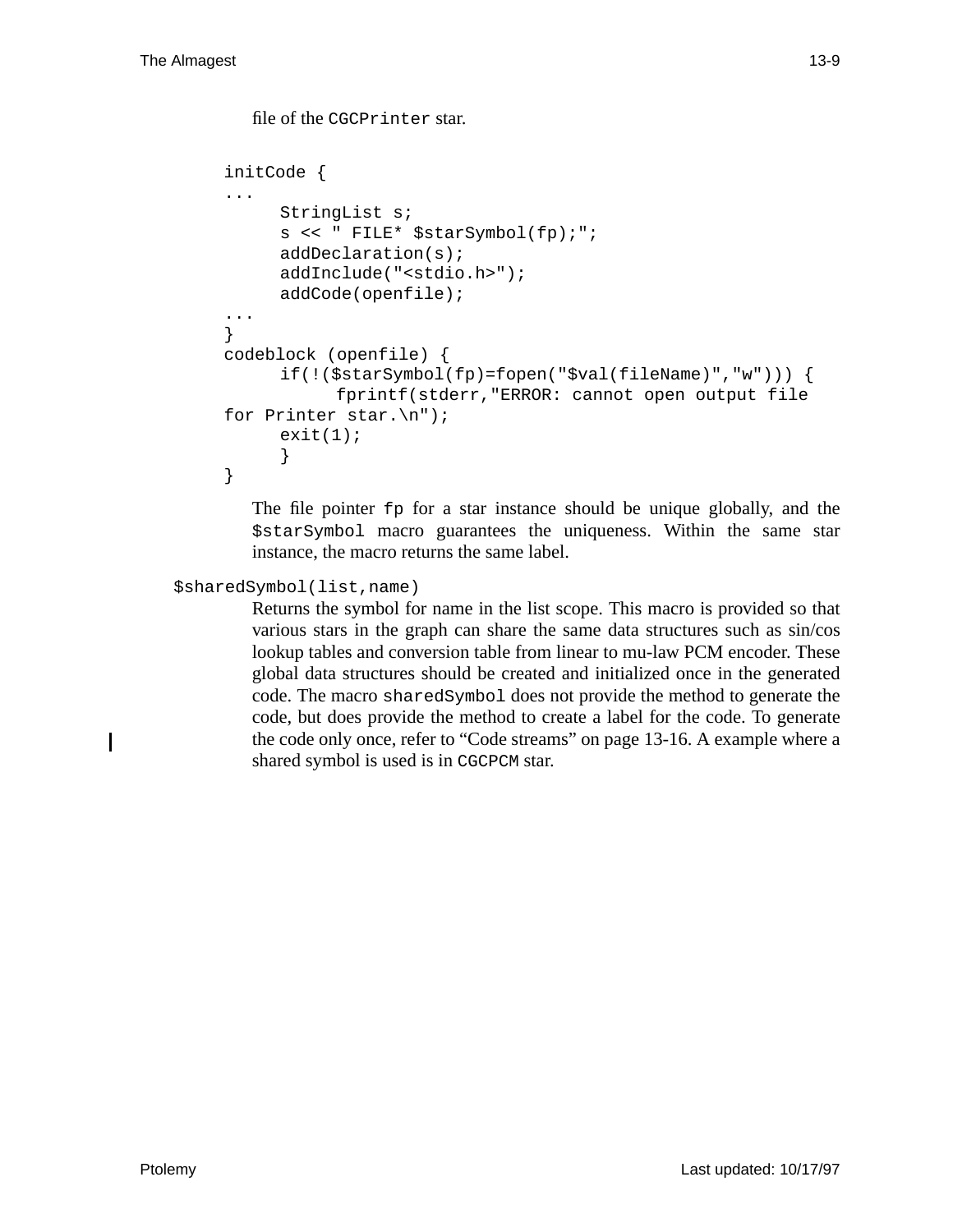```
codeblock (sharedDeclarations)
\left\{ \right.int $sharedSymbol(PCM,offset)[8];
      /* Convert from linear to mu-law */
      int $sharedSymbol(PCM,mulaw)(x)
      double x;
      {
           double m;
           m = (pow(256.0, fabs(x)) - 1.0) / 255.0;return 4080.0 * m;
      }
}
codeblock (sharedInit)
\{/* Initialize PCM offset table. */
      {
      int i;
      double x = 0.0;
      double dx = 0.125;
      for(i = 0; i < 8; i++, x += dx)
      \{$sharedSymbol(PCM,offset)[i] =
                             $sharedSymbol(PCM,mulaw)(x);
      }
}
initCode {
...
      if (addGlobal(sharedDeclarations, "$sharedSym-
bol(PCM,PCM)"))
      addCode(sharedInit);
}
```
The above code creates a conversion table and a conversion function from linear to mu-law PCM encoder. The conversion table is named offset and belongs to the PCM class. The conversion function is named mulaw, and belongs to the same PCM class. Other stars can access that table or function by saying \$sharedSymbol(PCM,offset) or \$sharedSymbol(PCM,mulaw). The initCode method tries to put the sharedDeclarations codeblock into the global scope (by addGlobal() method in the CGC domain). That code block is given a unique label by \$sharedSymbol(PCM,PCM). If the codeblock has not been previously defined, addGlobal returns true, thus allowing addCode(sharedInit). If there is more than one instance of the PCM star, only one instance will succeed in adding the code.

\$label(name), \$codeblockSymbol(name)

Returns a unique symbol in the codeblock scope. Both label and codeblockSymbol refer to the same macro expansion. The codeblock scope only lives as long as a codeblock is having code generated from it. Thus if a star uses addCode() more than once on a particular codeblock, all codeblock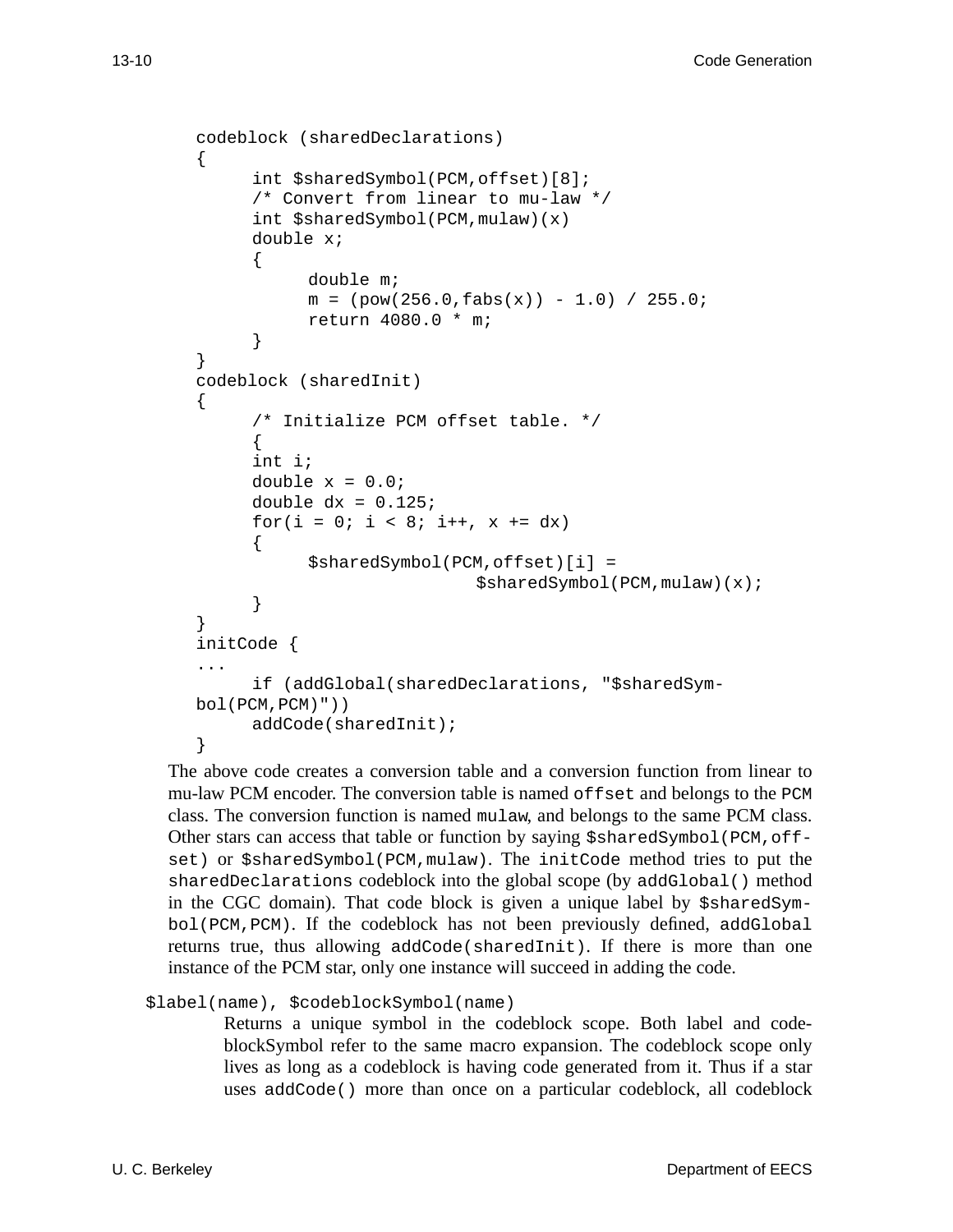instances will have unique symbols. A example of where this is used in the CG56HostOut star.

```
codeblock(cbSingleBlocking) {
$label(wait)
jclr #m_htde,x:m_hsr,$label(wait)
jclr #0,x:m_pbddr,$label(wait)
movep $ref(input),x:m_htx
}
codeblock(cbMultiBlocking) {
move #$addr(input),r0
.LOOP #$val(samplesOutput)
$label(wait)
jclr #m_htde,x:m_hsr,$label(wait)
jclr #0,x:m_pbddr,$label(wait)
movep x:(r0)+, x:m_htx.ENDL
nop
}
```
The above two codeblocks use a label named *wait*. The \$label macro will assign unique strings for each codeblock.

The base CGStar class provides the above 8 macros. In the derived classes, we can add more macros, or redefine the meaning of these macros. Refer to each domain document to see how these macros are actually expanded. There are three commonly used macros in the assembly code generation domains; these are:

\$addr(name)

This returns the address of the allocated memory location for the given state or porthole name. The address does not include references to the memory bank the location is coming from; for instance, "x:2034" for location 2034 in the "x" memory bank for Motorola 56000 is output as 2034.

\$addr(name,<offset>)

This macro returns the numeric address in memory of the named object, without (for the 56000) an "x:" or "y:" prefix. If the given quantity is allocated in a register (not yet supported) this function returns an error. It is also an error if the argument is undefined or is a state that is not assigned to memory (e.g. a parameter).

Note that this does NOT necessarily return the address of the beginning of a porthole buffer; it returns the "access point" to be used by this star invocation, and in cases where the star is fired multiple times, this will typically be different from execution to execution.

If the optional argument offset is specified, the macro returns an expression that references the location at the specified offset -- wrapping around to the beginning of the buffer if that is necessary. Note that this wrapping works independent of whether the buffer is circularly aligned or not.

```
$ref(name,<offset>)
```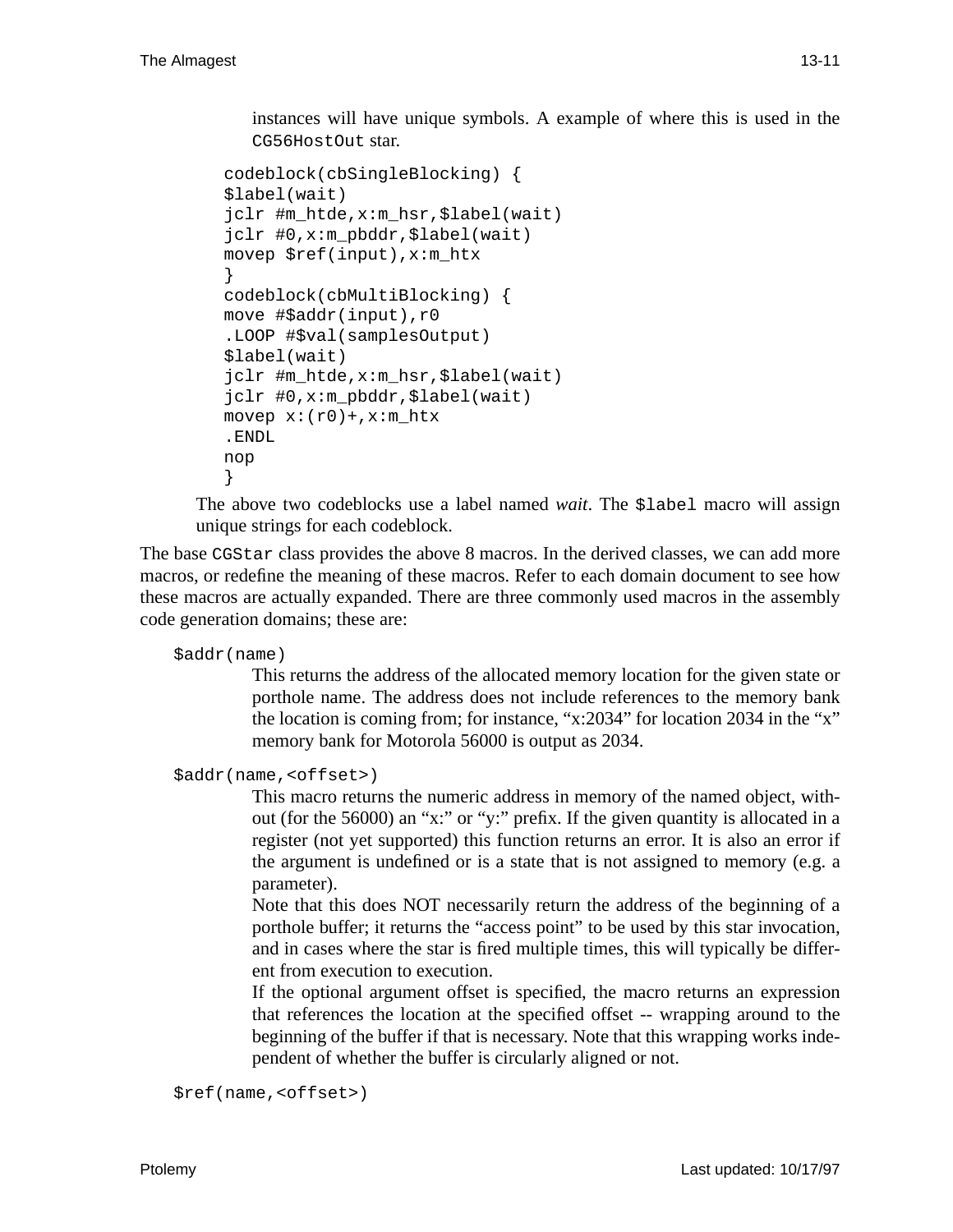This macro is much like \$addr(name), only the full expression used to refer to this object is returned, e.g. "x:23" for a 56000 if "name" is in x memory. If "name" is assigned to a register, this expression will return the corresponding register. The error conditions are the same as for \$addr

\$mem(name)

Returns the name of the memory bank in which the given state or porthole has its memory allocated.

To have "\$" appear in the output code, put "\$\$" in the codeblock. For a domain where "\$" is a frequently used character in the target language, it is possible to use a different character instead by redefining the virtual function substChar (defined in CGStar) to return a different character.

It is also possible to introduce processor-specific macros, by overriding the virtual function processMacro (rooted in CGStar) to process any macros it recognizes and defer substitution on the rest by calling its parent's processMacro method.

#### **13.2.5 Assembly PortHoles**

Here are some methods of class AsmPortHole that might be useful in assembly code generation stars:

bufSize() Returns an integer, the size of the buffer associated with the porthole.

baseAddr() Returns the base address of the porthole buffer

 $b$ uf Pos() Returns the offset position in the buffer, which ranges from 0 to buf- $Size() - 1.$ 

circAccessThisTime()

This method returns true (nonzero) if the data to be read or written on this execution "wrap around", so that accessing them in a linear order will not work.

#### **13.2.6 Attributes**

Attributes are assertions about the object they are applied to. Both states and portholes can have attributes. Attributes that apply to states have the prefix "A\_". Attributes that apply to portholes have the prefix "P\_". The following attributes are common to all code generation domains:

A\_GLOBAL

If set, this state is declared global so that it is accessible everywhere. Currently, it is only supported in the CGC domain.

A\_LOCAL

This is the opposite of A\_GLOBAL.

A\_SHARED

A state that is shared among all stars that know its name, type, size.

A\_PRIVATE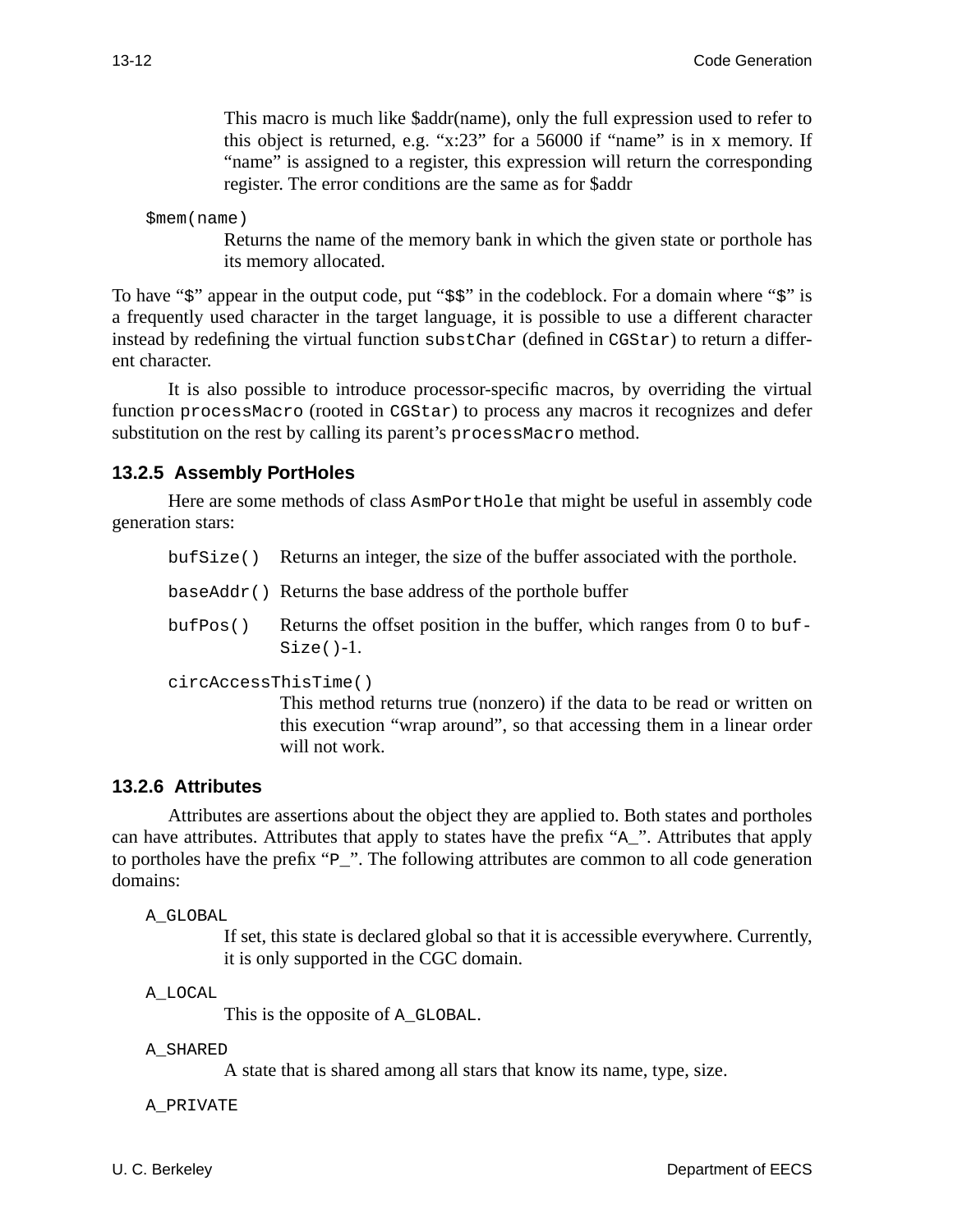Opposite of A\_SHARED.

The default for stars is A\_LOCAL|A\_PRIVATE. Right now, only A\_SHARED|A\_LOCAL is supported in the assembly language domains. This combination means that all stars will share the particular state across a processor. For all stars to share it in a universe the bits A\_SHARED|A\_GLOBAL need to be set; this combination is not implemented yet - the default method will probably restrict all the stars that share this state to the same processor.

#### A\_CONSTANT

The state value is not changed by the star's execution.

#### A\_NONCONSTANT

The state value is changed by the star's execution.

#### A\_SETTABLE

The user may set the value of this state from a user interface.

#### A\_NONSETTABLE

The user may not set the value of this state from a user interface (e.g. editparameters doesn't show it).

Applying an attribute to an object implies that some bits are to be "turned on", and others are to be "turned off". The underlying attribute bits have names beginning with AB\_ for states, and PB\_ for portholes. The only two bits that exist in all states are AB\_CONST and AB\_SETTABLE. By default, they are on for states, which means that the default state works like a parameter (you can set it from the user interface, and the star's execution does not change it).

For assembly language domains, the following attributes are defined:

A\_CIRC

If set, the memory for this state is allocated as a circular buffer, whose address is aligned to the next power of two greater than or equal to its length.

#### A\_CONSEC

If set, allocate the memory for the *next* state in this star consecutively, starting immediately after the memory for this star.

## A\_MEMORY

If set, memory is allocated for this state.

#### A\_NOINIT

If set, the state is not be automatically initialized. The default is that all states that occupy memory are initialized to their default values.

#### A\_REVERSE

If set, write out the values for this state in reverse order.

#### A\_SYMMETRIC

If set, and if the target has dual data memory banks (e.g. M56000, Analog Devices 2100, etc.), allocate a buffer for this object in both memories.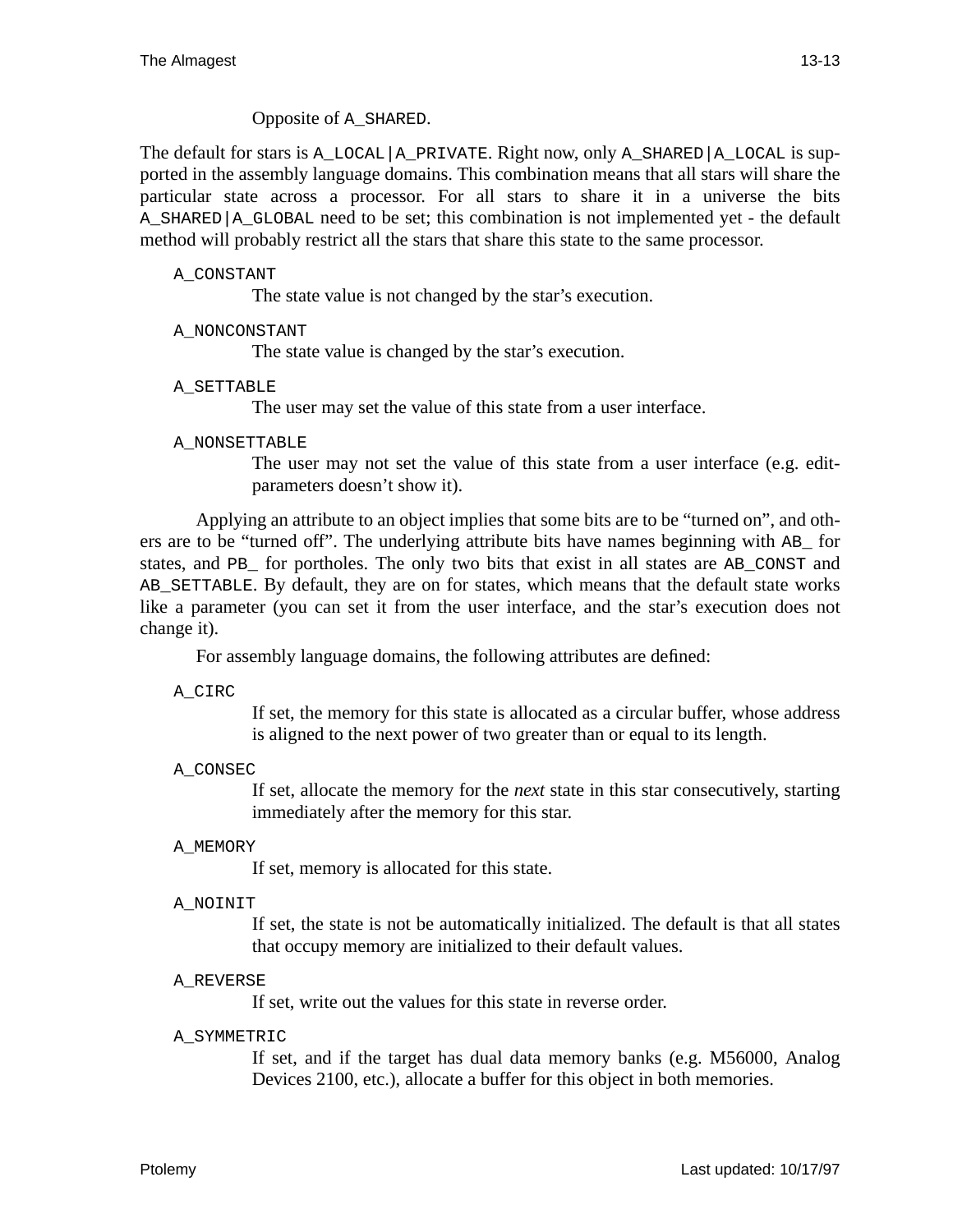Given these attributes (technically, the above also have "bit" representations of the form AB\_xxx; A\_xxx just turns the bit AB\_xxx on), the following attributes correspond to requests to turn some attributes off and to turn other attributes on. For example:

A\_ROM

Allocate memory for this state in memory, and the value will not change -- A\_MEMORY and A\_CONSTANT set.

A\_RAM

A\_MEMORY set, A\_CONST not set

For portholes in code generation stars, we have:

P\_CIRC

If set, then allocate the buffer for this porthole as a circular buffer, even if this is not required because of any other consideration.

#### P\_SHARED

Equivalent to A\_SHARED, only for portholes.

#### P\_SYMMETRIC

Similar to A\_SYMMETRIC, but for portholes.

P\_NOINIT

Do not initialize this porthole.

Attributes can be combined with the "|" operator. For example, to allocate memory for a state but make it non-settable by the user, I can say

AB\_MEMORY|A\_NONSETTABLE

## **13.2.7 Possibilities for effective buffering**

In principle, blocks communicate with each other through porthole connections. In code generation domains, we allocate a buffer for each input-output connection by default. There are some stars, however, that do not modify data at all. A good, and also ubiquitous, example is a Fork star. When a Fork star has *N* outputs, the default behavior is to create *N* buffers for output connections and copy data from input buffer to *N* output buffers, which is a very expensive and silly approach. Therefore, we pay special attention to stars displaying this type of behavior. In the setup method of these stars, the forkInit() method is invoked to indicate that the star is a Fork-type star. For example, the CGCFork star is defined as

```
defstar {
name { Fork }
domain { CGC }
desc { Copy input to all outputs }
version { @(#)CGCFork.pl 1.6 11/11/92 }
author \{ E. A. Lee \}copyright { 1991-1994 The Regents of the University of Cali-
fornia }
location { CGC demo library }
explanation {
```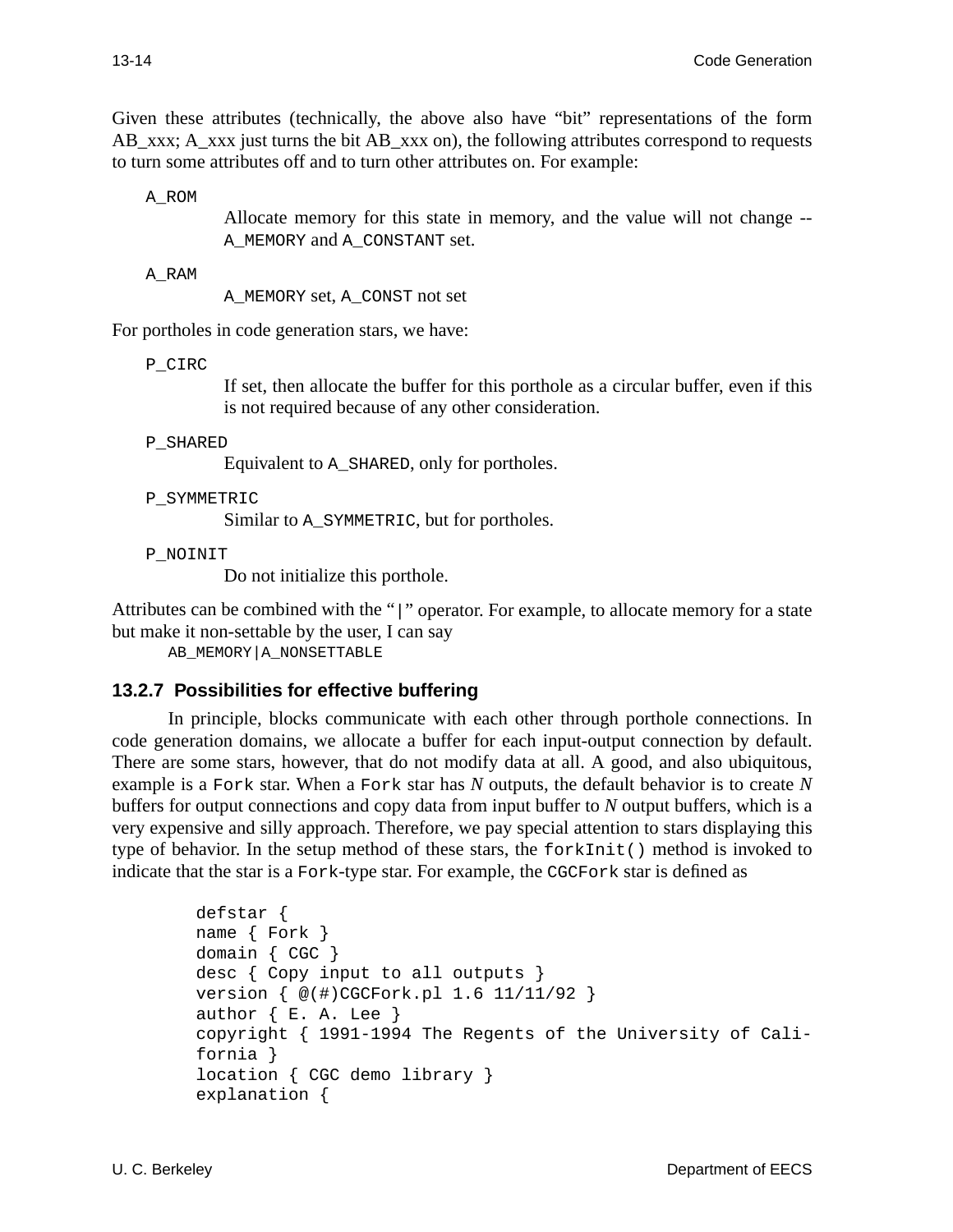```
Each input is copied to every output. This is done by the way
the buffers are laid out; no code is required.
}
input {
     name {input}
     type {ANYTYPE}
}
outmulti {
     name {output}
     type {=input}
}
constructor {
     noInternalState();
}
start {
     forkInit(input,output);
}
exectime { return 0;}
}
```
Where possible, code generation domains take advantage of Fork-type stars by not allocating output buffers, but instead the stars reuse the input buffers. Unfortunately, in the current implementation, assembly language fork stars can not do their magic if the buffer size gets too large (specifically, if the size of the buffer that must be allocated is greater than the total number of tokens generated or read by some port during the entire execution of the schedule). Here, forks or delay stars that copy inputs to outputs must be used.

Another example of a Fork-Type star is the Spread star. The star receives *N* tokens and spreads them to more than one destination. Thus, each output buffer may share a subset of its input buffer. We call this relationship *embedding*: the outputs are embedded in the input. For example, in the CGCSpread star:

```
setup {
     MPHIter iter(output);
     CGCPortHole* p;
     int loc = 0;while ((p = (CGCPortHole*) iter++) != 0) {
           input.embed(*p, loc);
           loc += p->numXfer();
     }
}
```
Notice that the output is a multi-porthole. During setup, we express how each output is embedded in the input starting at location *loc*. At the buffer allocation stage, we do not allocate buffers for the outputs, but instead reuse the input buffer for all outputs. This feature, however, has not yet been implemented in the assembly language generation domains.

A Collect star embeds its inputs in its output buffer:

```
setup {
     MPHIter iter(input);
```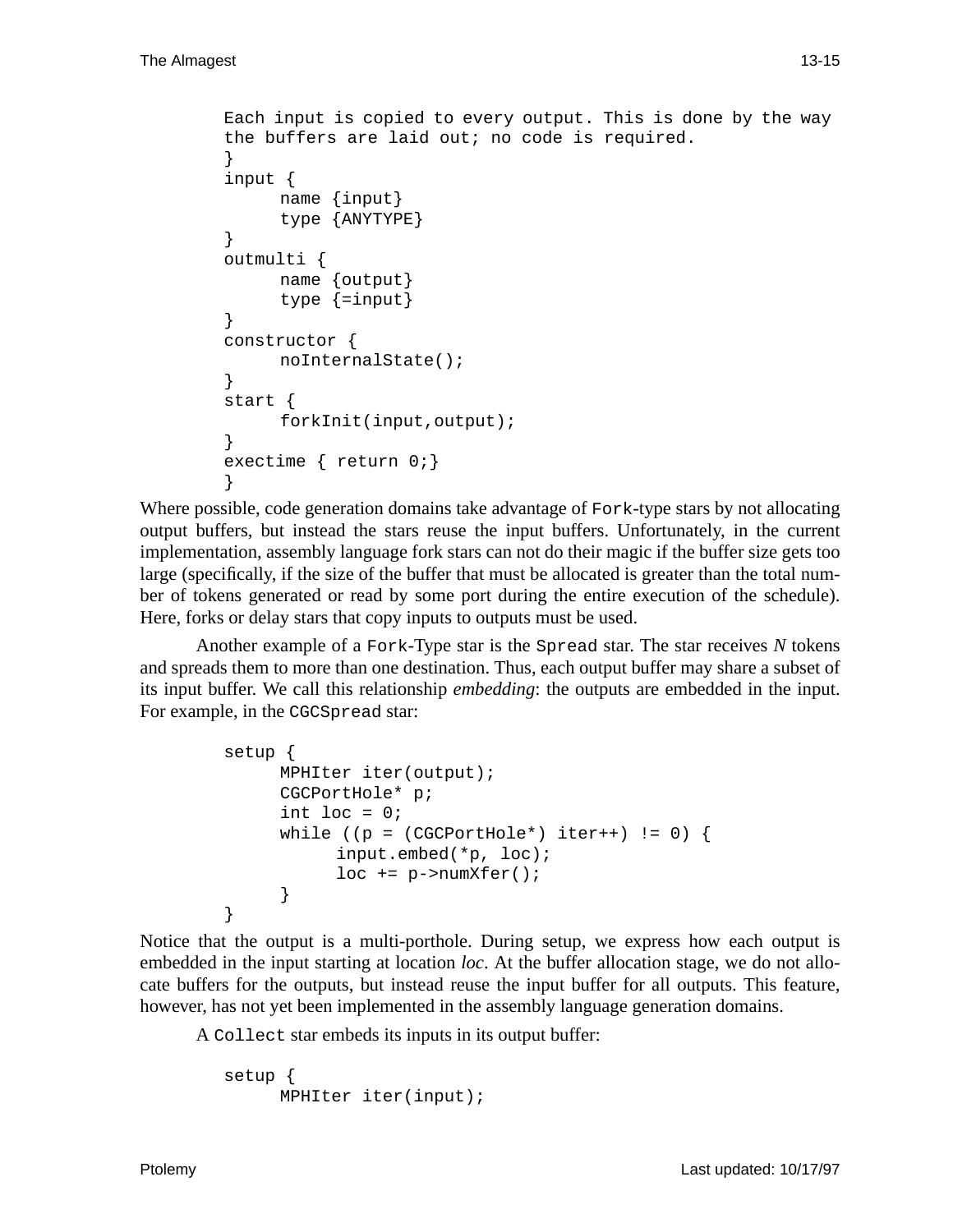```
CGCPortHole* p;
int loc = 0;
while ((p = (CGCPortHole<sup>*</sup>) iter++) != 0)output.embed(*p, loc);
      loc += p->numXfer();
}
```
Other examples of embedded relationships are UpSample and DownSample stars. One restriction of embedding, however, is that the embedded buffer must be static. Automatic insertion of Spread and Collect stars in multi-processor targets (refer to the target section) guarantees static buffering. If there is no delay (i.e., no initial token) in the embedded buffer, static buffering is enforced by default. A buffer is called *static* when a star instance consumes or produces data in the same buffer location in any schedule period. Static buffering requires a size that divides the least common multiple of the number of tokens consumed and produced; if such a size exists that equals or exceeds the maximum number of data values that will ever be in the buffer, static allocation is performed.

# **13.3 Targets**

}

A code generation Domain is specific to the language generated, such as C (CGC), Sproc assembly code (Sproc) [Mur93], Silage [Kal93], DSP56000 assembly code (CG56), and DSP96000 assembly code (CG96). Each code generation domain has a default target which defines routines generic to the target language. A derived Target that defines architecture specific routines can then be written. A given language, particularly a generic language such as C, may run on many target architectures. Code generation functions are cleanly divided between the default domain target and the architecture specific target.

All target architectures are derived from the base class Target. The special class KnownTarget is used to add targets to the known list of targets, much as KnownBlock is used to add stars (and other blocks) to the known block list and to assign names to them.

A Target object has methods for generating a schedule, compiling the code, and running the code (which may involve downloading code to target hardware and beginning its execution). There also may be child targets (for representing multiprocessor targets) together with methods for scheduling the communication between them. Targets also have parameters that are user specified.

## **13.3.1 Single-processor target**

The base target for all code generation domains is the CGTarget, which represents a single processor by default. This target is called *default-CG* in the target list for the CG domain. As the generic code generation target, the CGTarget class defines many common functions for code generation targets. Methods defined here include virtual methods to generate, display, compile, and run the code. Derived targets are free to redefine these virtual methods if necessary.

## **Code streams**

A code generation target manages code streams which are used to store star and target generated code. The CGTarget class has the two predefined code streams: myCode and pro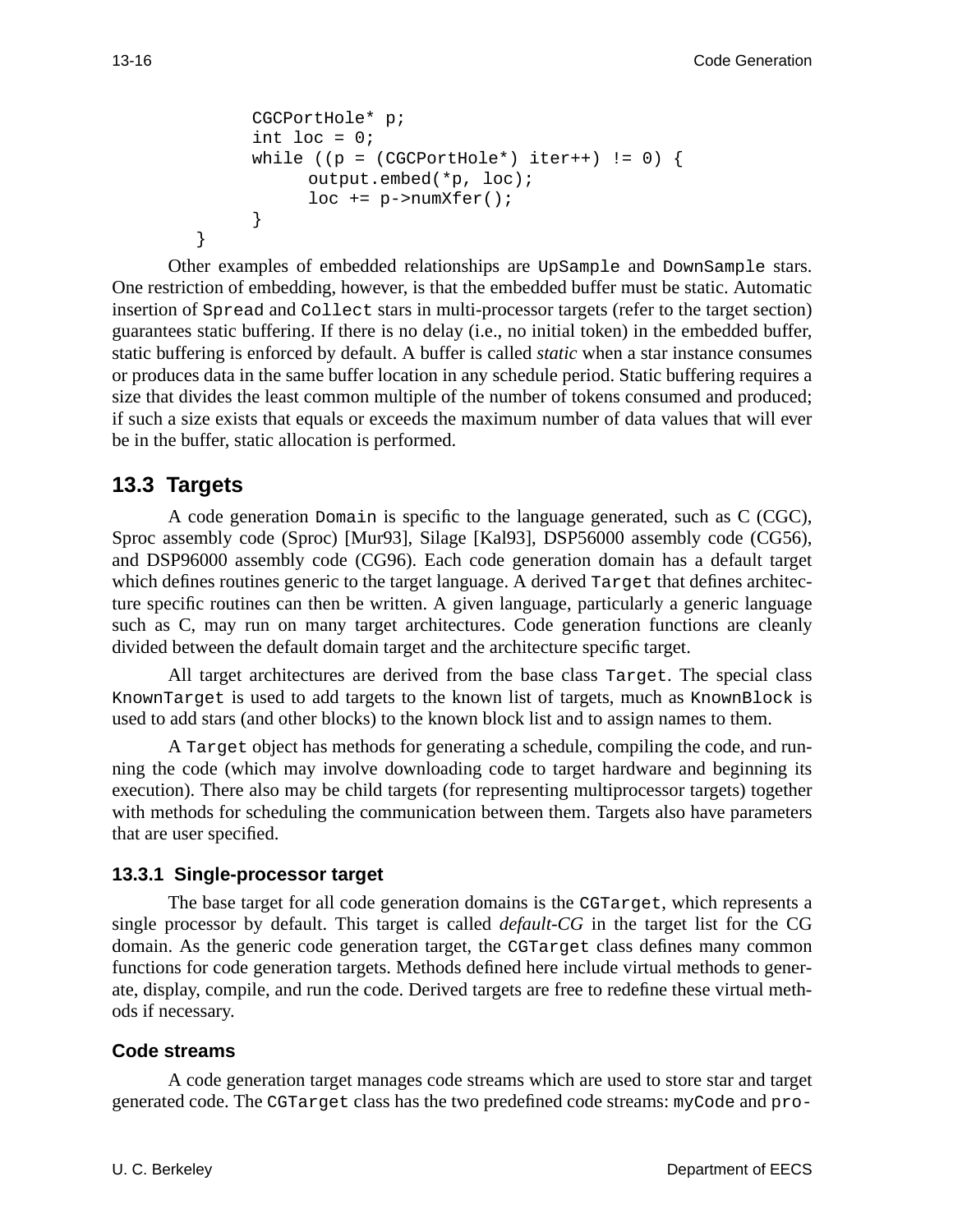cedures. The myCode stream is referred to as CODE and the procedures stream is called PROCEDURE; these names should be used when referring to these streams as in "Code-Stream\* code = getStream(CODE)". Derived targets are free to add more code streams using the CGTarget method addStream(stream-name). For example, the default CGC target defines fourteen additional code streams.

Other methods, such as addProcedure(code,uniquename) can be defined, to provide a more efficient or convenient interface to a specific code stream (in this case, procedures). With addProcedure it becomes clear why unique names are necessary. Recall that addProcedure is used to declarations outside of the main body of the code. For example, say we wanted to write a function in C to multiply two numbers. The codeblock to do this could read:

```
codeblock(sillyMultiply) {
/* A silly function */
double $sharedSymbol(silly,mult)(double a, double b)
{
     double m;
     m = a * b;return m;
}
}
```
Note that in this codeblock we used the sharedSymbol macro described in the code generation macros section. To add this code to the procedures stream, in the initCode method of the star, we can call either:

```
addProcedure(sillyMultiply,"mult");
```
or

```
addCode(sillyMultiply,"procedures","mult");
```
or

```
getStream("procedures")->put(sillyMultiply,"mult");
```
As with addCode, addProcedure returns a TRUE or FALSE indicating whether the code was inserted into the code stream. Taking this into account, we could have added the code line by line:

```
if (addProcedure("/* A silly function */\n","mult")) {
     addProcedure(
     "double $sharedSymbol(silly,mult)(double a, double
b)\n"
     );
     addProcedure("{\n");
     addProcedure("\tdouble m;\n");
     addProceedure("\tm = a*b;\n"
     addProcedure("\treturn m;\n");
     addProcedure("}\n");
}
```
## **13.3.2 Assembly code streams**

Code is generated in the assembly language domains into four streams. The streams inherited from CGTarget are the CODE and PROCEDURES stream. The two new streams are: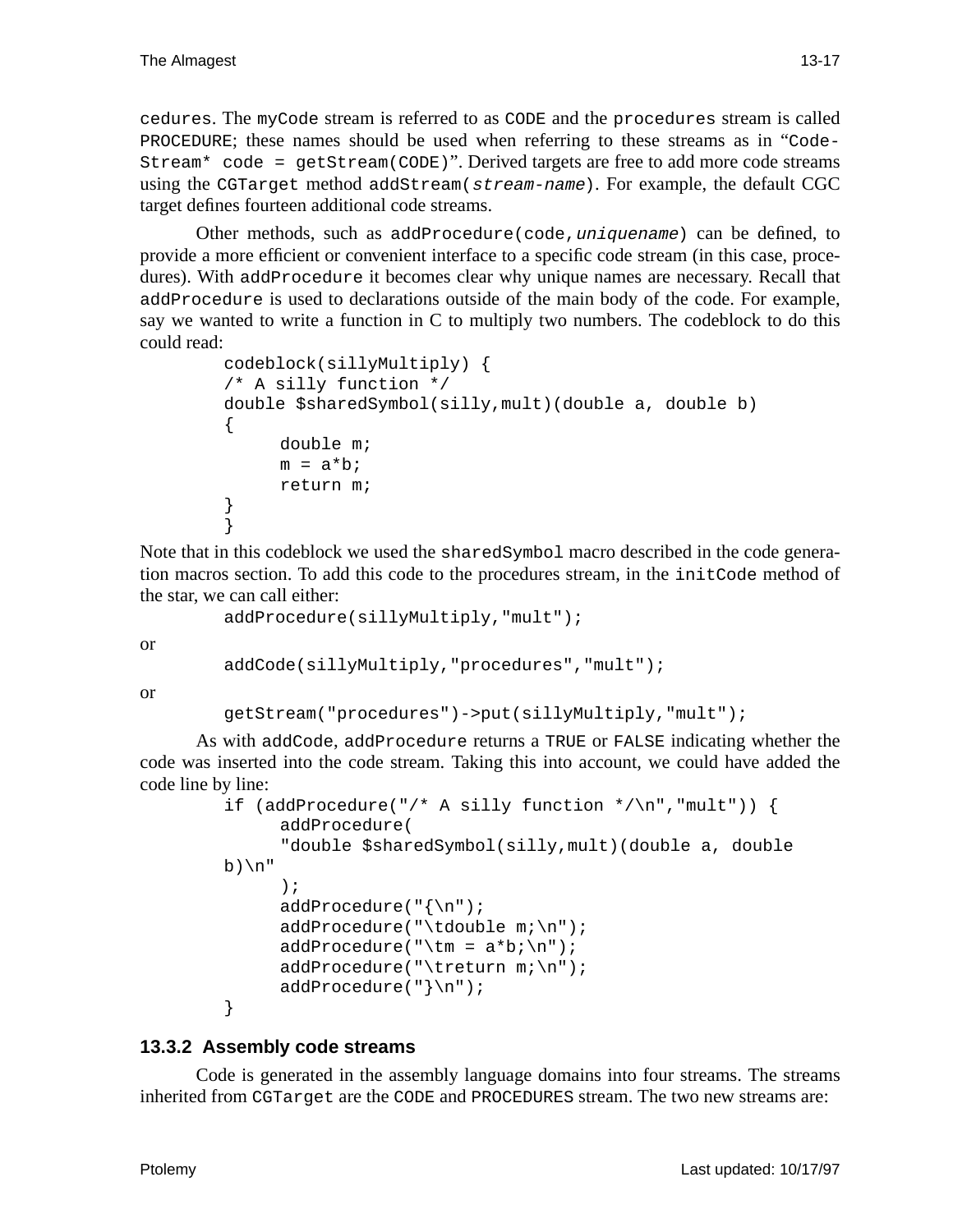mainLoop Code added to this stream comprises the main loop of the generated algorithm. All addCode calls from a star's go function automatically are concatenated to this stream unless another stream is supplied as an argument. trailer Code added to this stream comprises the wrapup section of the generated algorithm. All addCode calls from a star's wrapup method auto-

matically are concatenated to this stream unless another stream is

## **Code generation**

Once the program graph is scheduled, the target generates the code in the virtual method generateCode(). (Note: code streams should be initialized before this method is called.) All the methods called by generateCode are virtual, thus allowing for target customization. The generateCode method then calls allocateMemory() which allocates the target resources. After resources are allocated, the initCode method of the stars are called by codeGenInit(). The next step is to form the main loop by calling the method main-LoopCode(). The number of iteration cycles are determined by the argument of the "run" directive which a user specifies in pigi or in ptcl. To complete the body of the main loop, go() methods of stars are called in the scheduled order. After forming the main loop, the wrapup() methods of stars are called.

supplied as an argument.

Now, all of the code has been generated; however, the code can be in multiple target streams. The frameCode() method is then called to piece the code streams together and place the unified stream into the myCode stream. Finally, the code is written to a file by the method writeCode(). The default file name is *"*code.output*"*, and that file will be located in the directory specified by a target parameter, destDirectory.

Finally, since all of the code has been generated for a target, we are ready to compile, load, and execute the code. Derived targets should redefine the virtual methods compile-Code(), loadCode(), and runCode() to do these operations. At times it does not make sense to have separate loadCode() and runCode() methods, and in these cases, these operations should be collapsed into the runCode() method.

## **13.3.3 Multiprocessor targets**

Targets representing multiple processors are derived from the CGTarget class. The base class for all multiple-processor targets is called MultiTarget, and resides in the \$(PTOLEMY)/src/domains/cg/kernel directory. CGMultiTarget is derived from MultiTarget. CGMultiTarget class is the base class for all multiple-processor targets. It is called *FullyConnected* in the CG domain target list.

The design of Ptolemy is also intended to support heterogeneous multi-processor targets. In the future, the base class of all "abstract" heterogeneous multiprocessor targets will be implemented from the MultiTarget class. For such targets, certain actors must be assigned to certain targets, and the cost of a given actor is in general a function of which child target it is assigned to. We have developed parallel schedulers that address this problem [Sih91].

We have implemented, or are in the process of implementing, both "abstract" and "concrete" multi-processor targets. For example, we have classes named CGMultiTarget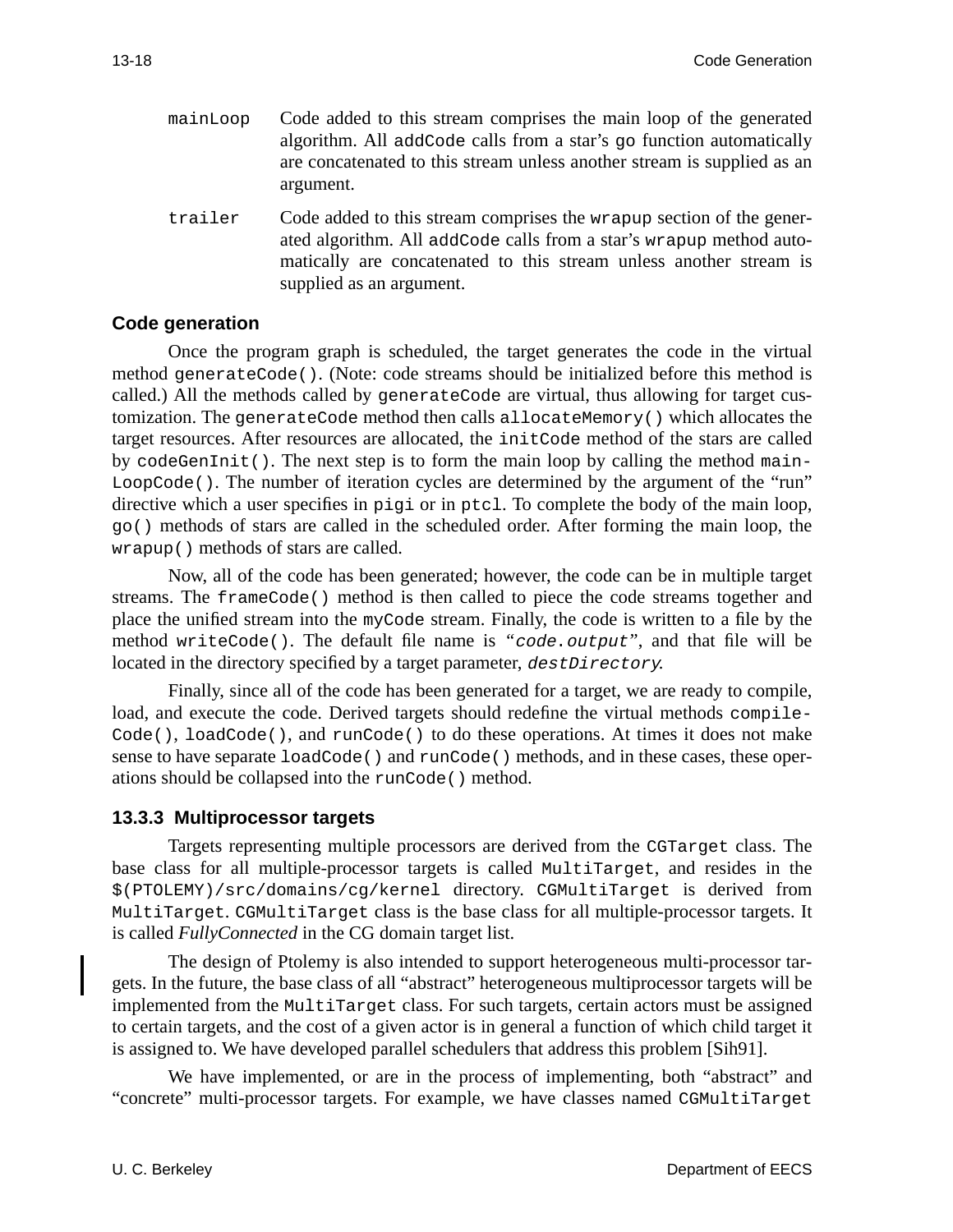and CGSharedBus that represent sets of homogenous single-processor targets of arbitrary type, connected in either a fully connected or shared-bus topology, with parametrized communication costs. These targets, however, use only the CG domain stars and hence do not actually generate code (recall that CG domain stars are "comment generators"). Some other actual implementations of multiprocessor systems include the CM-5 (CGCCm5Target in the CGC domain), the Sproc multiprocessor DSP [Mur93], and the ordered transaction architecture [Sri93]. Refer to the CG56 domain documentation for CG56MultiSim target, or the CGC domain documentation for CGCMultiTarget class as examples of "concrete" multi-processor targets. In this section, we concentrate on the "abstract" multiprocessor target classes that are in the \$(PTOLEMY)/src/domains/cg/targets directory.

CGMultiTarget is the base target class for all homogeneous targets. By default, it models a fully-connected multiprocessor architecture; when a processor wants to communicate with another processor, it can do immediately. The scheduleComm() method returns the time when the required communication is scheduled. In the CGMultiTarget class, it returns the same time as when the communication is required. On the other hand, CGShared-Bus, which is derived from the CGMultiTarget class, is the base target class for all multiprocessor targets having a shared-bus topology. In the CGSharedBus class, the scheduleComm() method schedules the required communication on the shared-bus member object of that class, and returns the scheduled time. The communication cost (in time) is modeled by the commTime() method. Given the information on which processors are involved in this communication and how many tokens are transmitted, it returns the expected communication time once started. By default (or in fully-connected topology), it only depends on the number of tokens.

A CGMultiTarget has a sequence of child target objects to represent each of the individual processors. The number of processors are determined by an IntState, nprocs, and the type of the child target is specified by a StringState, childType. Refer to the *User's Manual* for details on how to specify the various target parameters. In the setup stage, the child targets are created and added to the child target list as members of the multiprocessor target. Classes derived from MultiTarget represent the topology of the multi-processor network (communication costs between processors, schedules for use of communication facilities, etc.), and single-processor child targets can represent arbitrary types of processors. The resource allocation problem is divided between the parent target, representing the shared resources, and the child targets, representing the resources that are local to each processor.

The main role of a multiprocessor target is to set up one of the chosen parallel schedulers, and to coordinate the child targets. The CGMultiTarget class has a set of parameters to select parallel scheduling options. See the schedulers section for a detailed discussion on parallel schedulers. The selected parallel scheduler schedules the program graph onto the child targets and the scheduling results are displayed on a Gantt chart. The parent multiprocessor target collects the code from each of the child targets after the child targets have generated code based on the scheduling results. By default, it merges all of the child-processor code into a single file. If separate files are required, then one approach is to create separate files with names derived from the child target names and write the code to these files in the frame-Code() method of the multi-target.

Interprocessor communication (IPC) stars are created by the multiprocessor target by the methods createSend() and createReceive(). These stars are spliced in to the sub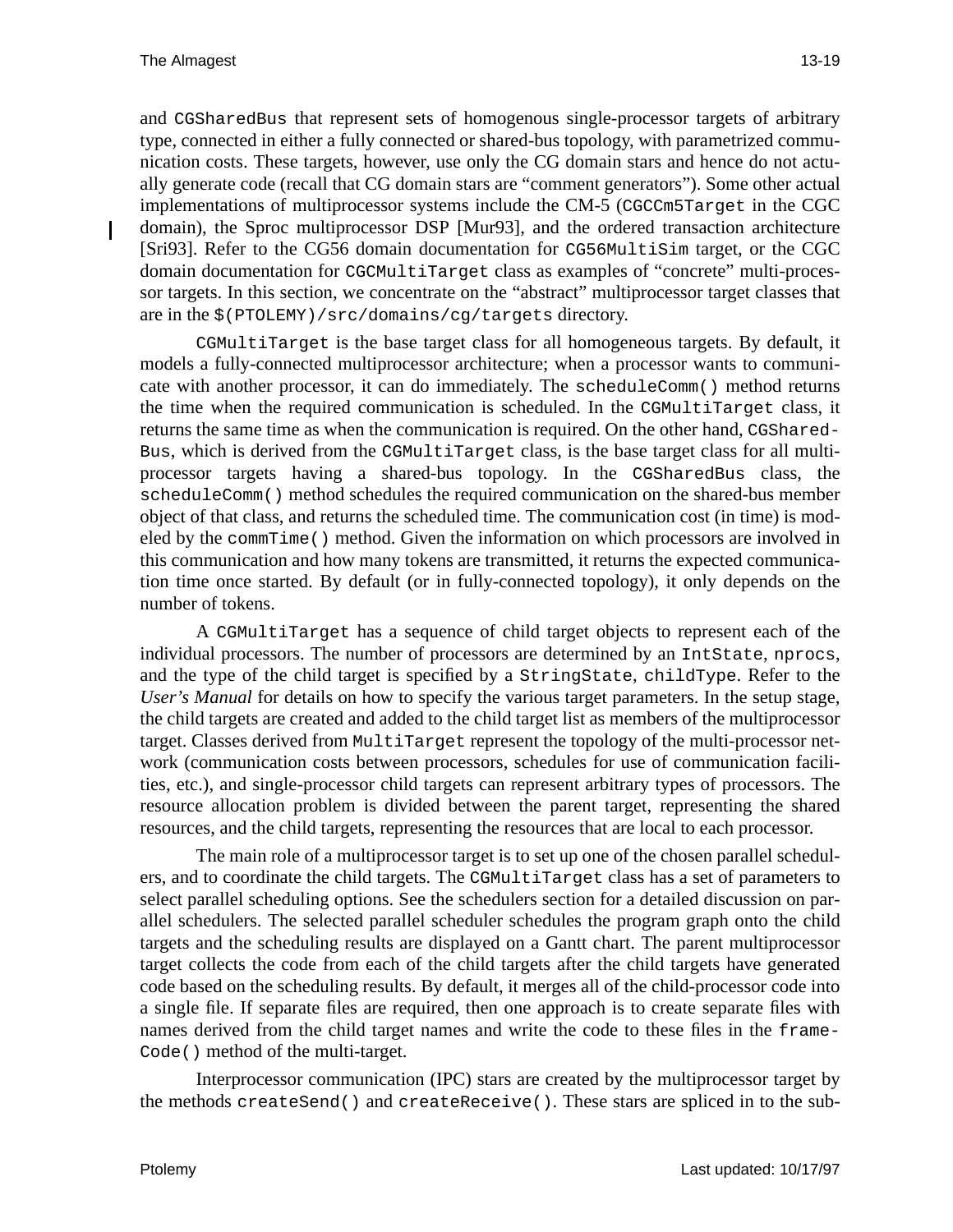galaxies that are created and handed down to the child targets. Typically, these methods just create the appropriate IPC star and return a pointer to the object created. Each send/receive pair is matched in the pairSendReceive() method. Typically, this might involve setting pointers in the send/receive pair to point to each other.

There is no preprocessor for targets like ptlang for stars. Designing a customized multiprocessor target, therefore, is a bit complicated compared to designing a customized star. If the interconnection topology is neither fully-connected nor shared-bus, in particular, the communication scheduling should be designed in the target, which makes a target design more complicated. So the best way to design a target is to look at an already-implemented target such as CGCMultiTarget class in the CGC domain.

# **13.4 Schedulers**

Given a Universe of functional blocks to be scheduled and a Target describing the topology and characteristics of the single- or multiple-processor system for which code is to be generated, it is the responsibility of the Scheduler object to perform some or all of the following functions:

- Determine which processor a given invocation of a given Block is executed on (for multiprocessor systems).
- Determine the order in which actors are to be executed on a processor.
- Arrange the execution of actors into standard control structures, like nested loops.

In this section, we explain different scheduling options and their effect on the generated code.

## **13.4.1 Single-processor schedulers**

For targets consisting of a single processor, we provide three different scheduling techniques. The user can select the most appropriate scheduler for a given application by setting the loopingLevel target parameter.

In the first approach  $(1\text{copingLevel} = DEF)$ , which is the default SDF scheduler, we conceptually construct the acyclic precedence graph (APG) corresponding to the system, and generate a schedule that is consistent with that precedence graph. Note that the precedence graph is not physically constructed. There are many possible schedules for all but the most trivial graphs; the schedule chosen takes resource costs, such as the necessity of flushing registers and the amount of buffering required, into account. The target then generates code by executing the actors in the sequence defined by this schedule. This is a quick and efficient approach when the SDF graph does not have large sample-rate changes. If there are large sample-rate changes, the size of the generated code can be huge because the codeblock for an actor might occur many times (if the number of repetitions for the actor is greater than one); in this case, it is better to use some form of *loop* scheduling.

We call the second approach *Joe's* scheduler. In this approach  $($ loopingLevel = CLUST), actors that have the same sample rate are merged (wherever this will not cause deadlock) and loops are introduced to match the sample rates. The result is a hierarchical clustering; within each cluster, the techniques described above can be used to generate a schedule. The code then contains nested loop constructs together with sequences of code from the actors.

I

 $\blacksquare$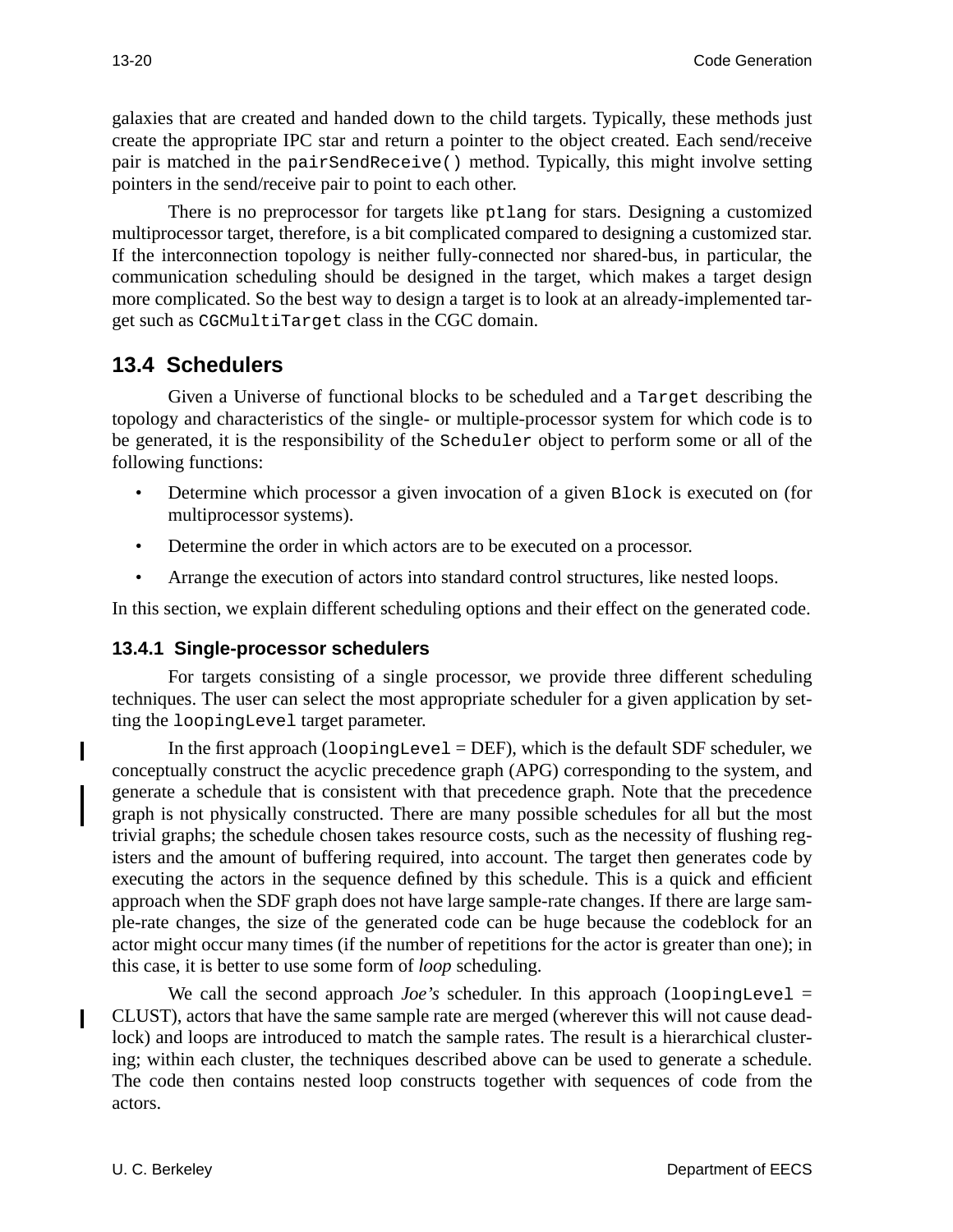Since the second approach is a heuristic solution, there are cases where some looping possibilities go undetected. By setting the loopingLevel to SJS, we can choose the third approach, called *SJS* (Shuvra-Joe-Soonhoi) scheduling after the inventor's first names [Bha94]. After performing Joe's scheduling at the front end, it attacks the remaining graph with an algorithm that is guaranteed to find the maximum amount of looping available in the graph.

A fourth approach, obtained by setting loopingLevel to ACYLOOP, we choose a scheduler that generates single appearance schedules optimized for buffer memory usage. This scheduler was developed by Praveen Murthy and Shuvra 'Bhattacharyya [Mur96] [Bha96]. This scheduler only tackles acyclic SDF graphs, and if it finds that the universe is not acyclic, it automatically resets the *loopingLevel* target parameter to SJS. Basically, for a given SDF graph, there could be many different single appearance schedules. These are all optimally compact in terms of schedule length (or program memory in inline code generation). However, they will, in general, require differing amounts of buffering memory; the difference in the buffer memory requirement of an arbitrary single appearance schedule versus a single appearance schedule optimized for buffer memory usage can be dramatic. In code generation, it is essential that the memory consumption be minimal, especially when generating code for embedded DSP processors since these chips have very limited amounts of on-chip memory. Note that acyclic SDF graphs always have single appearance schedules; hence, this scheduler will always give single appearance schedules. If the file target parameter is set, then a summary of internal scheduling steps will be written to that file. Essentially, two different heuristics are used by the ACYLOOP scheduler, called APGAN and RPMC, and the better one of the two is selected. The generated file will contain the schedule generated by each algorithm, the resulting buffer memory requirement, and a lower bound on the buffer memory requirement (called BMLB) over all possible single appearance schedules.

If the second, third, or fourth approach is taken, the code size is drastically reduced when there are large sample rate changes in the application. On the other hand, we sacrifice some efficient buffer management schemes. For example, suppose that star A produces 5 samples to star B which consumes 1 sample at a time. If we take the first approach, we schedule this graph as ABBBBB and assign a buffer of size 5 between star A and B. Since each invocation of star B knows the exact location in the allocated buffer from which to read its sample, each B invocation can read the sample directly from the buffer. If we choose the second, third, or fourth approach, the scheduling result will be A5(B). Since the body of star B is included inside a loop of factor 5, we have to use indirect addressing for star B to read a sample from the buffer. Therefore, we need an additional buffer pointer for star B (memory overhead), and one more level of memory access (runtime overhead) for indirect addressing.

## **13.4.2 Multiprocessor schedulers**

A key idea in Ptolemy is that there is no single scheduler that is expected to handle all situations. Users can write schedulers and can use them in conjunction with schedulers we have written. As with the rest of Ptolemy, schedulers are written following object-oriented design principles. Thus a user would never have to write a scheduler from ground up, and in fact the user is free to derive the new scheduler from even our most advanced schedulers. We have designed a suite of specialized schedulers that can be mixed and matched for specific applications.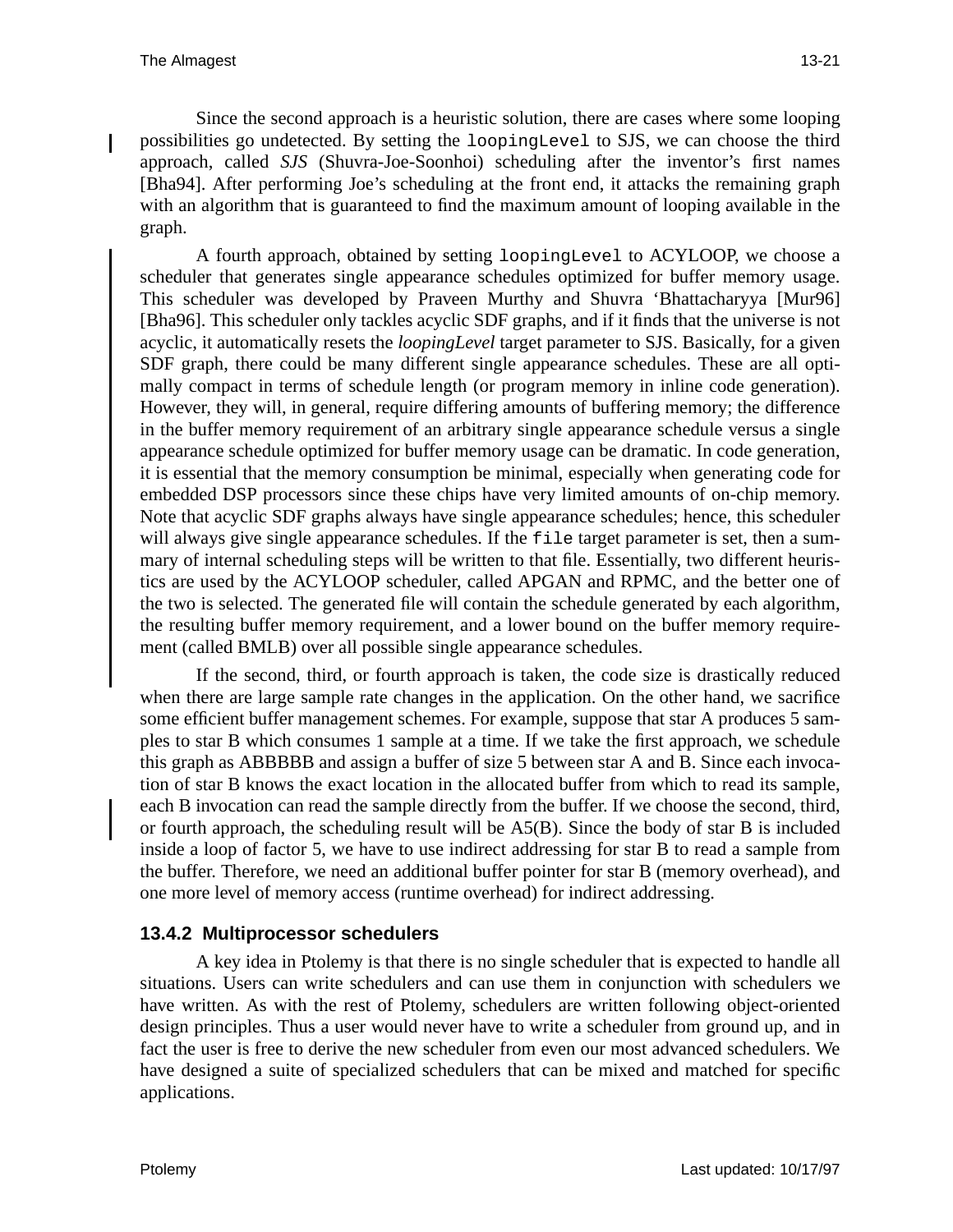The first step in multiprocessor scheduling, or parallel scheduling, is to translate a given SDF graph to an acyclic precedence expanded graph (APEG). The APEG describes the dependency between invocations of blocks in the SDF graph during execution of one iteration. Refer to the SDF domain documentation for the meaning of one iteration. Hence, a block in a multirate SDF graph may correspond to several APEG nodes. Parallel schedulers schedule the APEG nodes onto processors.

We have implemented three scheduling techniques that map SDF graphs onto multiple-processors with various interconnection topologies: Hu's level-based list scheduling, Sih's dynamic level scheduling [Sih91], and Sih's declustering scheduling [Sih91]. The target architecture is described by its Target object, derived from CGMultiTarget. The Target class provides the scheduler with the necessary information on interprocessor communication to enable both scheduling and code synthesis.

The CGMultiTarget has a parameter, *schedName*, that allows the user to select the type of schedule. Currently, there are five different scheduling options:

| DL                               | If <i>schedName</i> is set to DL, we select the Sih's dynamic level<br>scheduler that accounts for IPC overhead during scheduling.                                                                                                                                                 |
|----------------------------------|------------------------------------------------------------------------------------------------------------------------------------------------------------------------------------------------------------------------------------------------------------------------------------|
| HU                               | Hu's level scheduler is selected, which ignores the IPC over-<br>head.                                                                                                                                                                                                             |
| DC                               | The Sih's declustering scheduler can be selected by setting DC.<br>The declustering algorithm is advantageous only when the list<br>scheduling algorithm shows poor performance, judged from the<br>scheduling result because it is more expensive than the DL or HU<br>scheduler. |
| HIER(DL) OT HIER(HU) OT HIER(DC) |                                                                                                                                                                                                                                                                                    |
|                                  | If we want to use Pino's hierarchical scheduler, we have to set<br>schedName to HIER(DL or HU or DC). The default top-level<br>scheduling option is the DL scheduler. To use other scheduler,<br>DC or HU should be specified within the parenthesis.                              |
| CGDDF                            | If the <i>schedName</i> is set to CGDDF, the Ha's dynamic construct<br>scheduler is selected. To use this scheduler, Ptolemy should be<br>recompiled with special flags, or use mkcgddf executable.                                                                                |

Whichever scheduler is used, we schedule communication nodes in the generated code. For example, if we use the Hu's level-based list scheduler, we ignore communication overhead when assigning stars to processors. Hence, the code is likely to contain more communication stars than with the other schedulers that do not ignore IPC overhead.

There are other target parameters that direct the scheduling procedure. If the parameter manualAssignment is set to YES, then the default parallel scheduler does not perform star assignment. Instead, it checks the processor assignment of all stars (set using the procId state of CG and derived stars). By default, the procId state is set to -1, which is an illegal assignment since the child target is numbered from 0. If there is any star, except the Fork star, that has an illegal procId state, an error is generated saying that manual scheduling has failed. Otherwise, we invoke a list scheduler that determines the order of execution of blocks on each processor based on the manual assignment. We do not support the case where a block might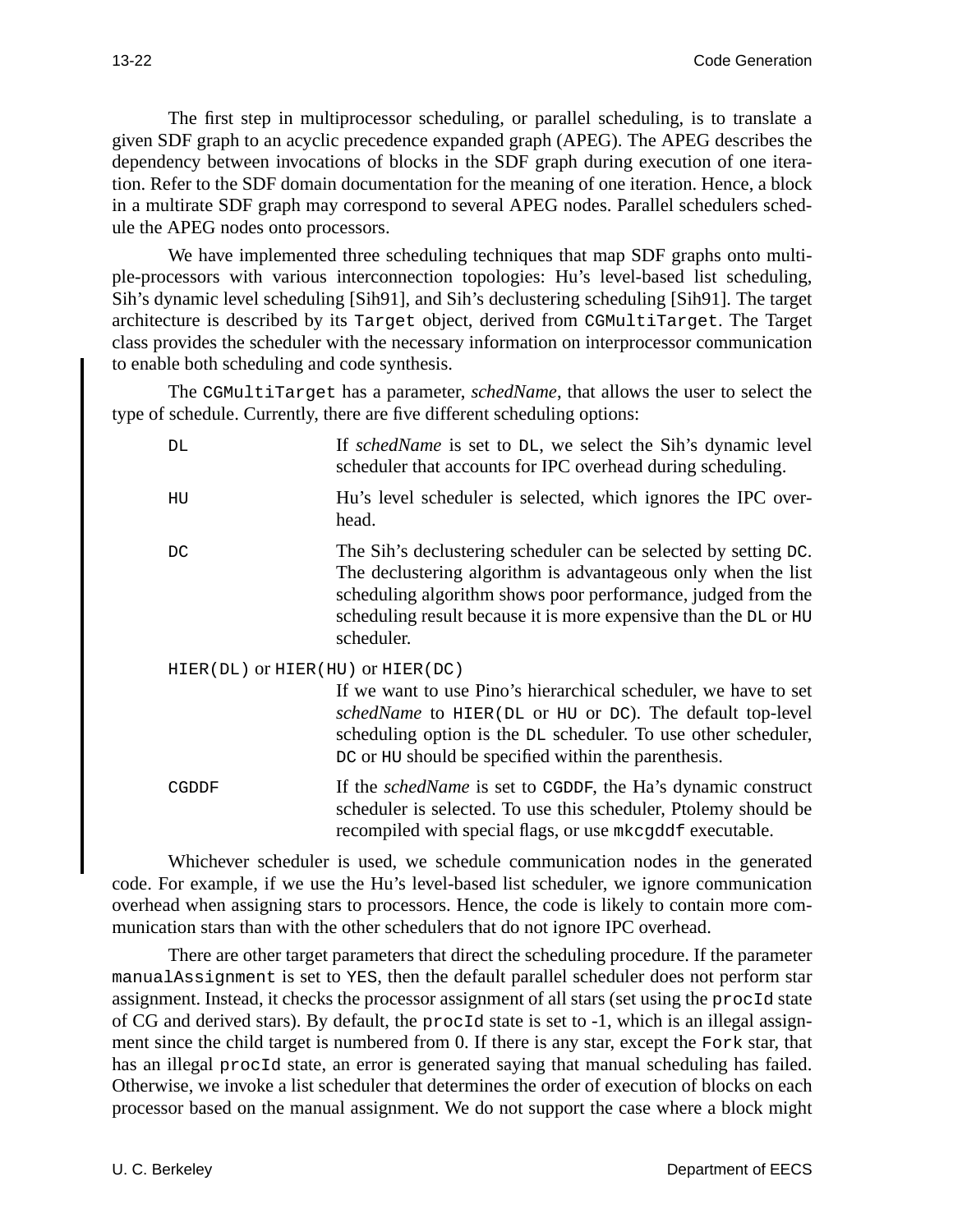require more than one processor. The manualAssignment option automatically sets the oneStarOneProc state to be discussed next.

If there are sample rate changes, a star in the program graph may be invoked multiple times in each iteration. These invocations may be assigned to multiple processors by default. We can prevent this by setting the oneStarOneProc state to YES. Then, all invocations of a star are assigned to the same processor regardless of whether they are parallelizable or not. The advantage of doing this is the simplicity in code generation since we do not need to splice in Spread/Collect stars, which will be discussed later. Also, it provides us another possible scheduling option: adjustSchedule; this is described below. The main disadvantage of setting oneStarOneProc to YES is the performance loss of not exploiting parallelism. It is most severe if Sih's declustering algorithm is used. Therefore, Sih's declustering algorithm is not recommended with this option.

In this paragraph, we describe a future scheduling option which this release does not support yet. Once automatic scheduling (with oneStarOneProc option set) is performed, the processor assignment of each star is determined. After examining the assignment, the user may want to override the scheduling decision manually. It can be done by setting the adjustSchedule parameter. If that parameter is set, after the automatic scheduling is performed, the procId state of each star is automatically updated with the assigned processor. The programmer can override the scheduling decision by setting that state. The adjustSchedule cannot be YES before any scheduling decision is made previously. Again, this option is not supported in this release.

Different scheduling options result in different assignments of APEG nodes. Regardless of which scheduling options are chosen, the final stage of the scheduling is to decide the execution order of stars including send/receive stars. This is done by a simple list scheduling algorithm in each child target. The final scheduling results are displayed on a Gantt chart. The multiple-processor scheduler produces a list of single processor schedules, giving them to the child targets. The schedules include send/receive stars for interprocessor communication. The child targets take their schedules and generate code.

To produce code for child targets, we create a sub-galaxy for each child target, which consists of the stars scheduled on that target and some extra stars to be discussed below if necessary. A child target follows the same step to generate code as a single processor target except that the schedule is not computed again since the scheduling result is inherited from the parent target.

## **Send/Receive stars**

After the assignment of APEG nodes is finished, the interprocessor communication requirements between blocks are determined in sub-galaxies. Suppose star A is connected to star B, and there is no sample rate change. By assigning star A and star B to different processors (1 and 2 respectively), the parallel scheduler introduces interprocessor communication. Then, processor 1 should generate code for star A and a "send" star, while processor 2 should generate code for a "receive" star and star B. These "send" and "receive" stars are inserted automatically by the Ptolemy kernel when determining the execution order of blocks in each child target and creating the sub-galaxies. The actual creation of send/receive stars is done by the parallel scheduler by invoking methods (createSend() and createReceive(), as mentioned earlier) in the parent multi-target.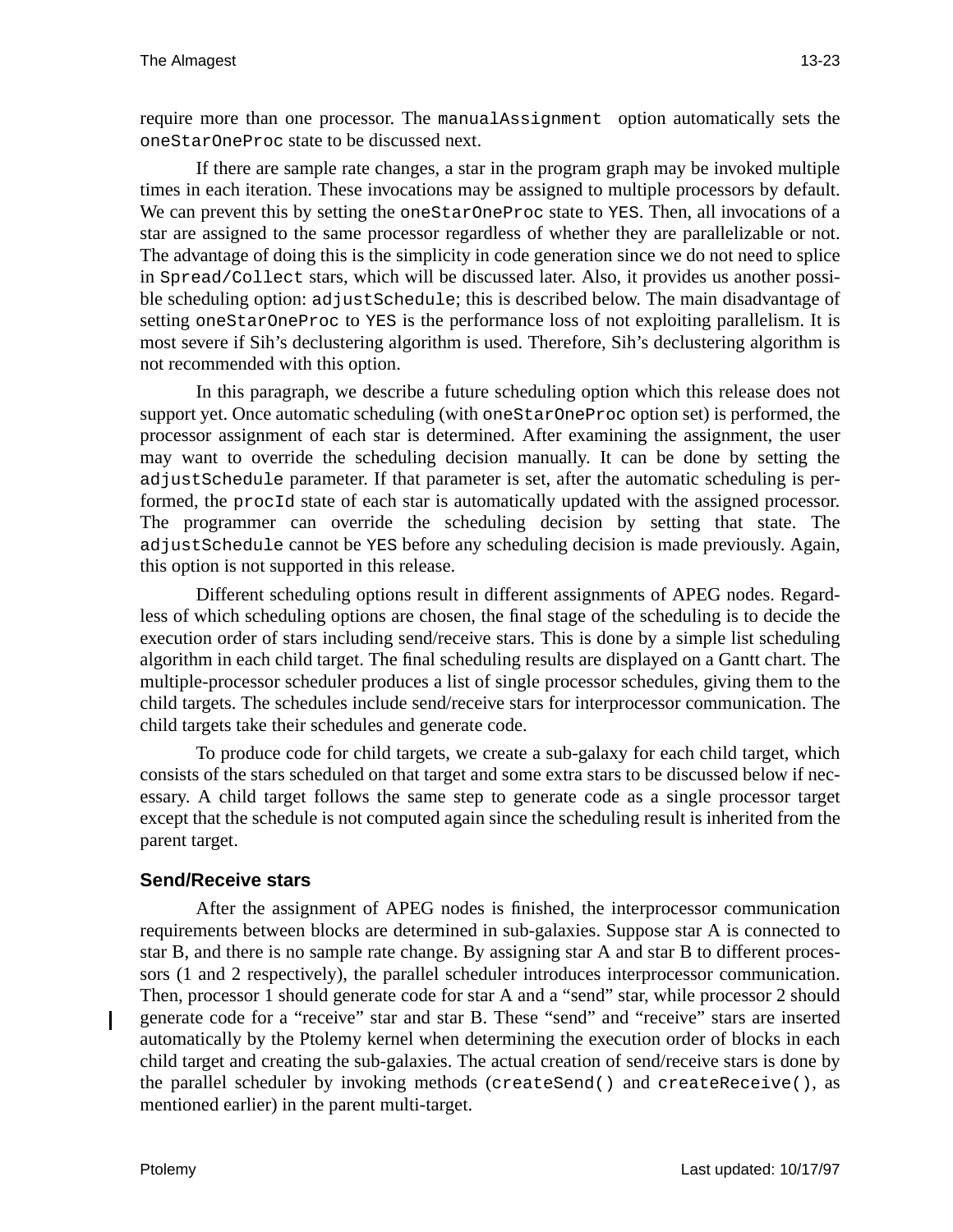Once the generated code is loaded, processors run autonomously. The synchronization protocol between processors is hardwired into the "send" and "receive" stars. One common approach in shared-memory architectures is the use of semaphores. Thus a typical synchronization protocol is to have the send star set a flag when it completes the data transfer, and have the receive star read the data and reset the semaphore. The receive star will not read the data if the semaphore has not been set and similarly, the send star will not write data if the semaphore has not been reset. In a message passing architecture, the send star may form a message header to specify the source and destination processors. In this case, the receive star would decode the message by examining the message header.

For properly supporting arbitrary data types, the send star should have an ANYTYPE input; the receive star should have an ANYTYPE output. The resolved type for each of these ports can be obtained using the Porthole::resolvedType method. For a preliminary version of the communication stars, you can use a fixed datatype such as FLOAT or INT.

The send/receive stars that are declared to support ANYTYPE but fail to support a particular datatype, should display an appropriate error message using the Error::abortRun method. Finally, each of these stars must call PortHole::numXfer to determine the size of the block of data that needs to be transferred upon each invocation.

## **Spread/Collect stars**

Consider a multi-rate example in which star A produces two tokens and star B consumes one token each time. Suppose that the first invocation of star B is assigned to the same processor as the star A (processor 1), but the second invocation is assigned to processor 2. After star A fires in processor 1, the first token produced should be routed to star B assigned to the same processor while the second token produced should be shipped to processor 2; interprocessor communication is required! Since star A has one output port and that port should be connected to two different destinations (one is to star B, the other is to a "send" star), we insert a "spread" star after star A. As a result, the sub-galaxy created for processor 1 contains 4 blocks: star A is connected to a "spread" star, which in turn has two outputs connected to star B and a "send" star. The role of a "spread" star is to spread tokens from a single output porthole to multiple destinations.

On the other hand, we may need to "collect" tokens from multiple sources to a single input porthole. Suppose we reverse the connections in the above example: star B produces one token and star A consumes two tokens. We have to insert a "collect" star at the input porthole of star A to collect tokens from star B and a "receive" star that receives a token from processor 2.

The "spread" and "collect" stars are automatically inserted by the scheduler, and are invisible to the user. Moreover, these stars can not be scheduled. They are added to sub-galaxies only for the allocation of memory and other resources before generating code. The "spread" and "collect" stars themselves do not require extra memory since in most cases we can overlay memory buffers. For example, in the first example, a buffer of size 2 is assigned to the output of star A. Star B obtains the information it needs to fetch a token from the first location of the buffer via the "spread" star, while the "send" star knows that it will fetch a token from the second location. Thus, the buffers for the outputs of the "spread" star are overlaid with the output buffer of star A.

I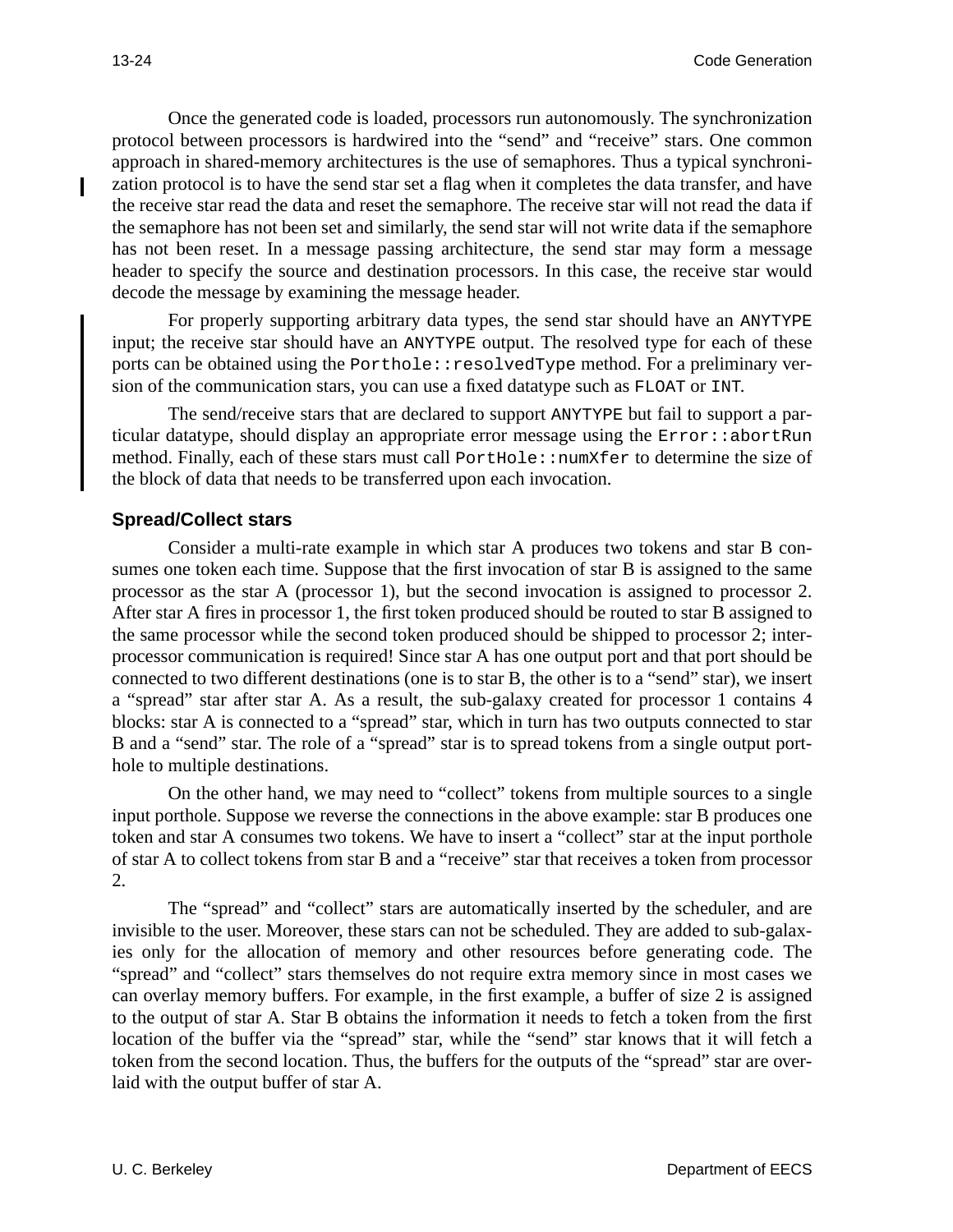

**FIGURE 13-1:** An interface constructed between three code generation domains. The interface constructed by the framework is made up of communication pairs, each pair encircled by an ellipse. The first (sine) and last (xgraph) stars are to be run on the host workstation (CGC). The second block (analysis filter bank, a galaxy made up of two polyphase FIR actors) is to be run on a DSP card (CG56). The third block (synthesis filter bank, a galaxy made up of two polyphase FIR actors) is to be run using a VHDL simulator.

In case there are delays or past tokens are used on the connection between two blocks that should be connected through "spread" or "collect" stars, we need to copy data explicitly. Thus, we will need extra memory for these stars. In this case, the user will see the existence of "spread/collect" stars in the generated code.

Spread/Collect stars have only been implemented in the CGC domain so far.

# **13.5 Interface Issues**

In Ptolemy 0.6 and later, we have developed a framework for interfacing code generation targets with other targets (simulation or code generation). In this section we will detail how to support this new framework for a code generation target. To learn how to develop applications within Ptolemy that use multiple targets that support this new framework, refer to the *Interface Issues* section in the *User's Manual - CG Domain* chapter.

As with Wormholes, we have developed a way to interface *N* targets without requiring  $N^2$  specialized interfaces. We do this by generating a customized interface (analogous to the universal EventHorizon in wormholes) that is automatically built by using communication stars supplied by each code generation target. This interface is generated in C (using the CGC domain) and runs on the Ptolemy host workstation.

To support this infrastructure, a target writer needs to define two pairs of communica-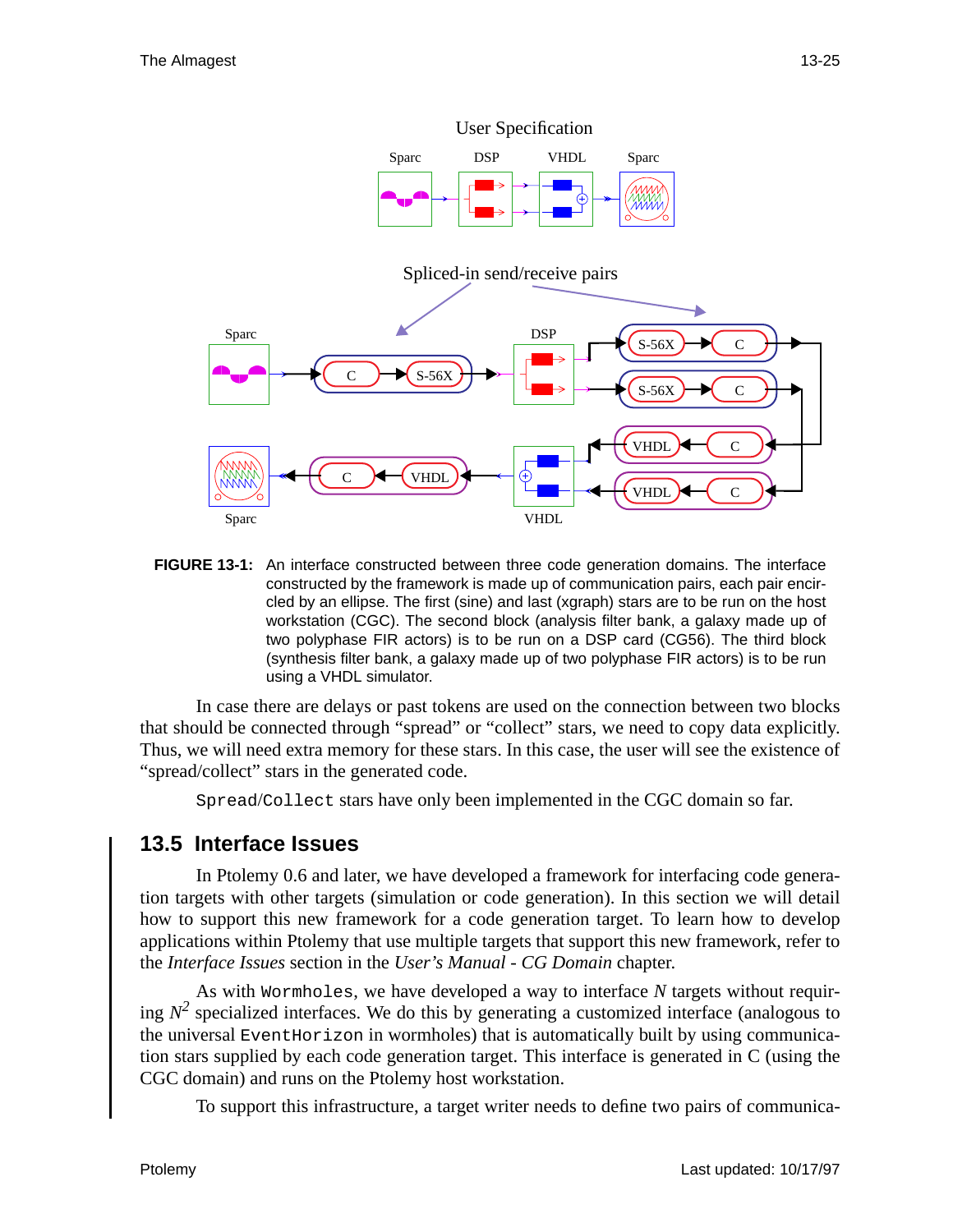tion stars and add target methods which return each of these pairs. The framework will then build the interface by splicing in these stars as is shown in figure 13-1. These same actors are used when constructing an interface to a Ptolemy simulation target as shown in figure 13-2.



Spliced-in simulation-SDF send/receive actors



**FIGURE 13-2:** General Ptolemy simulation interface. The analysis and synthesis filter bank blocks are identical to those described in figure 13-1. The SimIn and SimOut stars are built into Ptolemy and defined in: \$PTOLEMY/src/domains/cgc/targets/main/CGCSDF{Send,Receive}.pl

These communication stars, described in section 13.4.2, are a specialized form of send/receive stars. In addition to the previous assumptions in section 13.4.2, send/receive for this infrastructure must also define C code to control the target for operations such as downloading, initializing and (if applicable) terminating the generated executable.

One pair of communication stars must communicate from the target to the CGC code that will run on the Ptolemy host workstation. The other pair must communicate in the opposite direction. The CGC send/receive stars are typically defined from a common base communication star specific for each target. This common base defines the C code to control a target that was discussed in the previous paragraphs. Examples of send/receive stars that support this infrastructure can be found in:

```
For the S56XTarget (Ariel S-56X DSP card):
$PTOLEMY/src/domains/cg56/targets/CGCXBase.pl
$PTOLEMY/src/domains/cg56/targets/CGCXSend.pl
$PTOLEMY/src/domains/cg56/targets/CGCXReceive.pl
$PTOLEMY/src/domains/cg56/targets/CG56XCSend.pl
$PTOLEMY/src/domains/cg56/targets/CG56XCReceive.pl
```

```
For the SimVSSTarget (Synopsis VSS Simulator):
$PTOLEMY/src/domains/vhdl/targets/CGCVSynchComm.pl
```